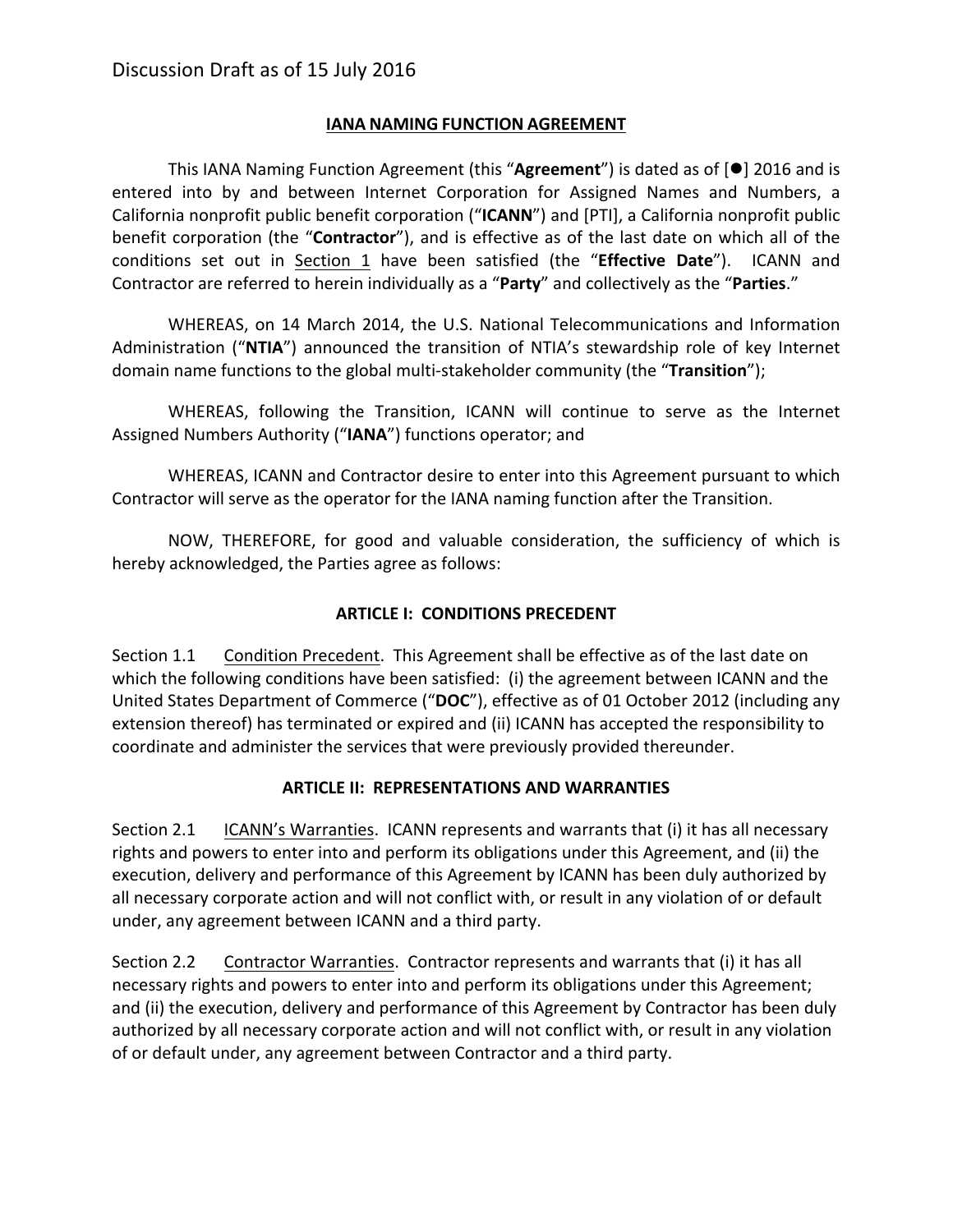#### **ARTICLE III: SERVICES AND REQUIREMENTS**

Section 3.1 Designation. ICANN hereby designates Contractor as the operator of the IANA Naming Function, and authorizes Contractor to perform the IANA Naming Function in accordance with the terms of this Agreement. Contractor hereby accepts such designation and agrees to perform the IANA Naming Function in accordance with the terms of this Agreement.

#### Section 3.2 U.S. Presence.

(a) Contractor shall be a wholly U.S. owned and operated firm or fully operating in one of the 50 states of the United States or District of Columbia; (ii) incorporated within the state of California, United States of America; and (iii) organized under the nonprofit public benefit corporation laws of the state of California.

(b) Contractor shall perform the IANA Naming Function (as defined below) in the United States and possess and maintain, throughout the performance of this Agreement, a physical address within the United States. Contractor must be able to demonstrate that all primary operations and systems will remain within the United States (including the District of Columbia). ICANN reserves the right to inspect the premises, systems, and processes of all security and operational components used for the performance of the IANA Naming Function.

Section 3.3 Scope of the IANA Naming Function. The "IANA Naming Function" is comprised of:

(a) Management of the DNS Root Zone ("**Root Zone Management**") in accordance with the Statement of Work attached as Annex A to this Agreement ("SOW");

(b) Management of the .INT top-level domain;

(c) Maintenance of a repository of IDN tables and label generation rulesets; and

(d) Provision of the other services and implement modifications in performance of the IANA Naming Function, in each case upon ICANN's request.

# Section 3.4 Performance of IANA Naming Function.

(a) Contractor shall perform the IANA Naming Function in a stable and secure manner and in accordance with the SOW.

(b) Contractor shall treat the IANA Naming Function with equal priority as the other IANA functions performed by Contractor, and process all requests promptly and efficiently.

(c) The Contractor shall make decisions by applying documented policies consistently, neutrally, objectively, and fairly, without singling out any particular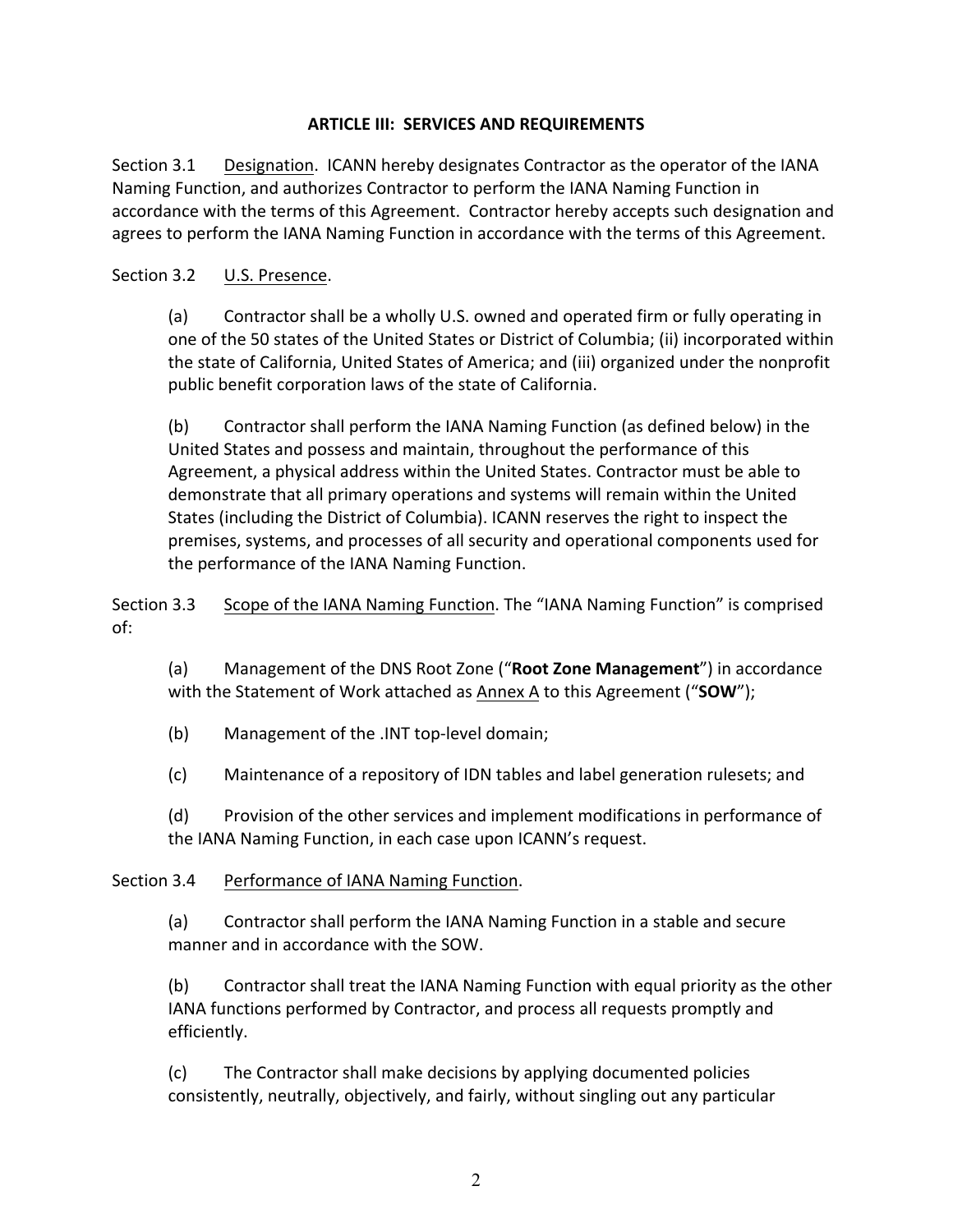customer for discriminatory treatment (i.e., making an unjustified prejudicial distinction between or among different customers).

(d) The Contractor shall respect the diversity of customers of the IANA Naming Function and shall provide service to its customers in conformance with technical norms and in support of the global security, stability and resilience of the DNS.

Section 3.5 Separation of Policy Development and Operational Roles. Contractor shall ensure that its staff performing the IANA Naming Function does not publicly initiate, advance or advocate any policy development related to the IANA Naming Function. Notwithstanding the foregoing, Contractor's staff may (i) respond to requests for information requested by its customers and, at Contractor's volition, provide objective information to such customers, in each case, to inform ongoing policy discussions, (ii) request guidance or clarification as necessary for the performance of the IANA Naming Function, and (iii) publish, contribute to or comment on any document related to ongoing policy discussions, provided that, in the case of clause (iii), the primary purpose of such publication, contribution or commentary is to supply relevant IANA Naming Function experience and insight.

Section 3.6 User Instructions. Contractor shall, in collaboration with its customers, maintain user instructions, including technical requirements for the IANA Naming Function. Contractor shall post such instructions at iana.org (the "IANA Website").

Section 3.7 Responsibility and Respect for Stakeholders. Contractor shall apply the policies for the Root Zone Management component of the IANA Naming Function that have been defined by the Generic Names Supporting Organization ("GNSO") and the Country Code Names Supporting Organization ("ccNSO"), the Framework of Interpretation of Current Policies and Guidelines Pertaining to the Delegation and Redelegation of Country-Code Top Level Domain Names, dated October 2014, and the Governmental Advisory Committee (GAC) Principles And Guidelines For The Delegation And Administration Of Country Code Top Level Domains ("GAC **ccTLD Principles**"). Contractor shall publish documentation pertaining to the implementation of these policies and other directives to the IANA Website.

Section 3.8 Management of the .INT TLD.

(a) Contractor shall operate the .INT TLD within the current registration policies for the .INT TLD.

(b) Upon designation of a successor registry by ICANN, if any, Contractor shall cooperate with ICANN to facilitate the smooth transition of operation of the .INT TLD. Such cooperation shall, at a minimum, include timely transfer to the successor registry of the then-current top-level domain registration data.

Section 3.9 Key Personnel.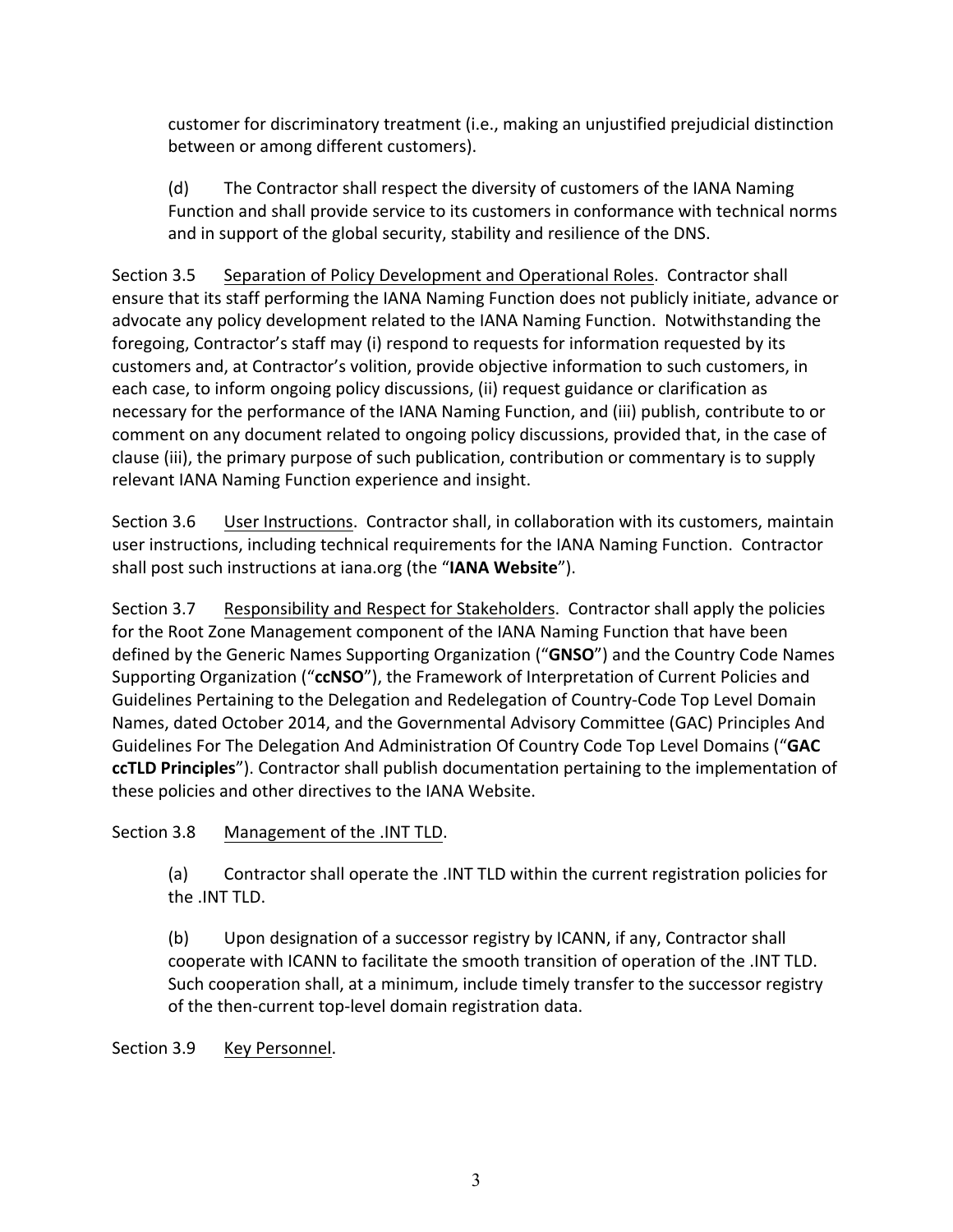(a) Contractor shall provide trained, knowledgeable technical personnel according to the requirements of this Agreement, including a President, a Manager of IANA Services, a Director of Security and a Conflict of Interest Officer. All Contractor personnel who interface with ICANN must have excellent oral and written communication skills. "Excellent oral and written communication skills" is defined as the capability to converse fluently, communicate effectively, and write intelligibly in the English language. 

(b) The President of Contractor shall organize, plan, direct, staff, and coordinate the overall performance of the IANA Naming Function; manage contract and subcontract activities as the authorized interface with ICANN and ensure compliance with applicable rules and regulations. The President of Contractor shall be responsible for the overall performance of Contractor under this Agreement and shall meet and confer with ICANN (including the Customer Standing Committee ("CSC") and IANA Function Review teams ("IFRT"), as such terms are used in ICANN's Bylaws) regarding the status of specific Contractor activities and problems, issues, or conflicts requiring resolution. The President of Contractor must possess the following skills:

(i) demonstrated communication skills with all levels of management;

(ii) capability to negotiate and make binding decisions for Contractor (subject to any requirements of Contractor's Bylaws and the authority delegated to such person by the Contractor's Board of Directors (the "**PTI Board**"));

(iii) extensive experience and proven expertise in managing similar multi-task agreements of this type and complexity;

(iv) extensive experience supervising personnel; and

(v) a thorough understanding and knowledge of the principles and methodologies associated with operations management and contract management.

(c) Contractor shall obtain the approval of the ICANN, after consultation with the PTI Board, prior to making key personnel substitutions. Replacements for key personnel must possess qualifications reasonably equal to or exceeding the qualifications of the personnel being replaced, unless an exception is approved by ICANN.

# Section 3.10 Inspection Of All Deliverables And Reports Before Publication.

(a) Prior to publication or posting of reports and other deliverables anticipated under this Agreement, Contractor shall obtain approval from ICANN, which will not be unreasonably withheld.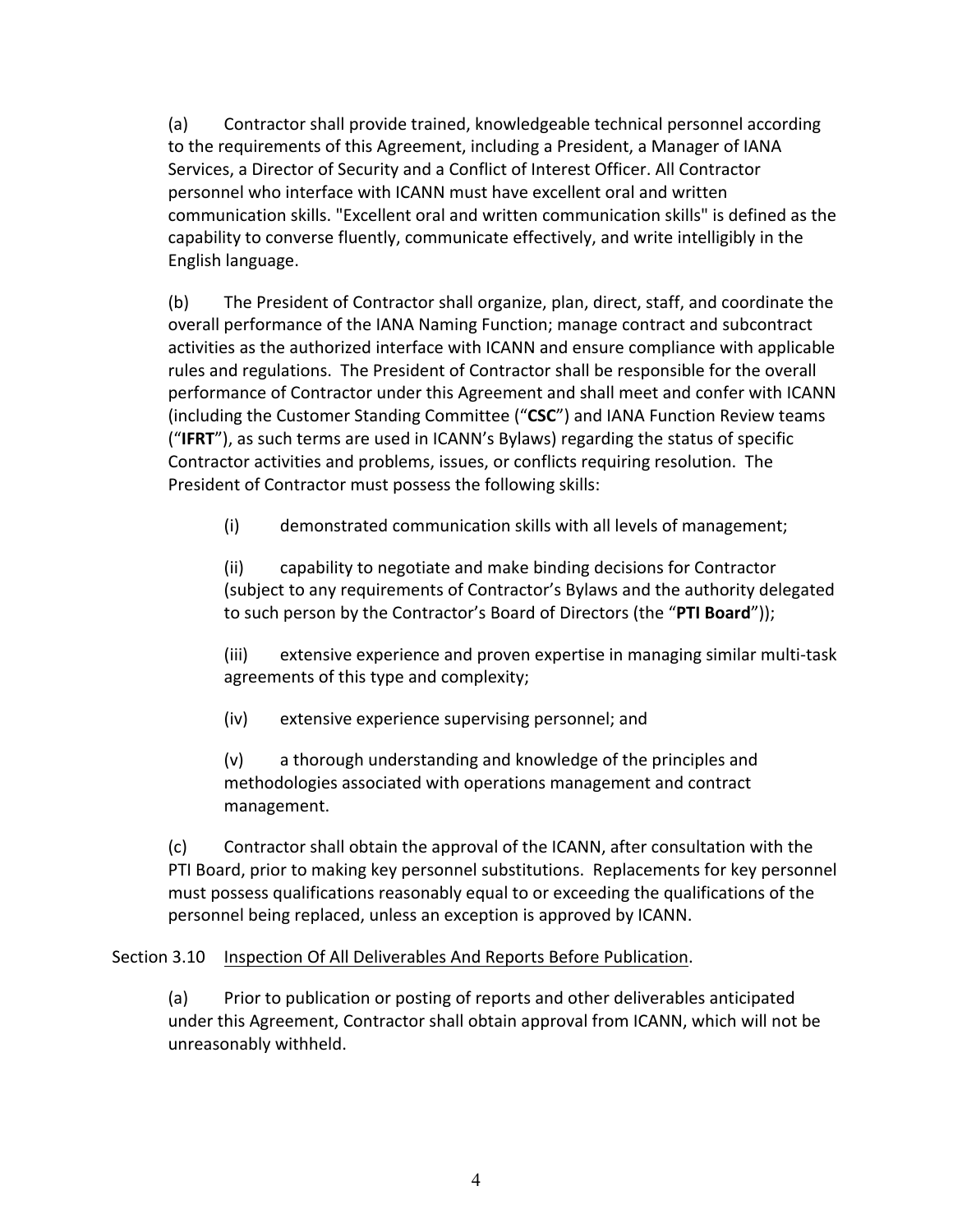(b) ICANN reserves the right to inspect the premises, systems and processes of all security and operational components used for the performance of all the requirements and obligations set forth in this Agreement.

# **ARTICLE IV: PERFORMANCE**

Section 4.1 Constructive Working Relationship. Contractor shall maintain a close constructive working relationship with ICANN, TLD registry operators, the root zone maintainer, the Root Zone Evolution Review Committee ("RZERC"), the CSC and (if formed and while in existence) each IFRT to ensure quality and satisfactory performance of the IANA Naming Function.

# Section 4.2 Continuity of Operations.

(a) Either ICANN or the Contractor shall provide, at a minimum, redundant sites in at least two geographically dispersed sites within the United States as well as multiple resilient communication paths to TLD registry operators to ensure continuation of the IANA Naming Function in the event of cyber or physical attacks, emergencies, or natural disasters.

(b) Contractor shall collaborate with ICANN to develop and implement a Contingency and Continuity of Operations Plan ("**CCOP**") for the IANA Naming Function.<sup>1</sup> Contractor in collaboration with ICANN shall from time to time update and annually test the CCOP as necessary to maintain the security and stability of the IANA Naming Function. The CCOP shall include details on plans for continuation of the IANA Naming Function in the event of cyber or physical attacks, emergencies, or natural disasters. Contractor shall submit the CCOP to ICANN after each update and publish on the IANA Website a report documenting the outcomes of the CCOP tests within 90 calendar days of the annual test.

# Section 4.3 Performance Exclusions

(a) Unless specifically authorized by ICANN in writing, Contractor shall not make modifications, additions or deletions to the root zone file or associated information.

(b) Contractor shall not make changes in the policies and procedures developed by the relevant entities associated with the performance of the IANA Naming Function.

(c) The performance of the services under this Agreement, shall not be, in any manner, predicated upon or conditioned by Contractor on the existence or entry into

 $1$  Note to CWG: The reference to the Root Zone Maintainer included in Section C.7.2 of ICANN's IANA contract with the DOC has been deleted because ICANN will enter into a separate agreement with the Root Zone Maintainer, which will specify each party's obligations related to performance of the Root Zone Maintainer role.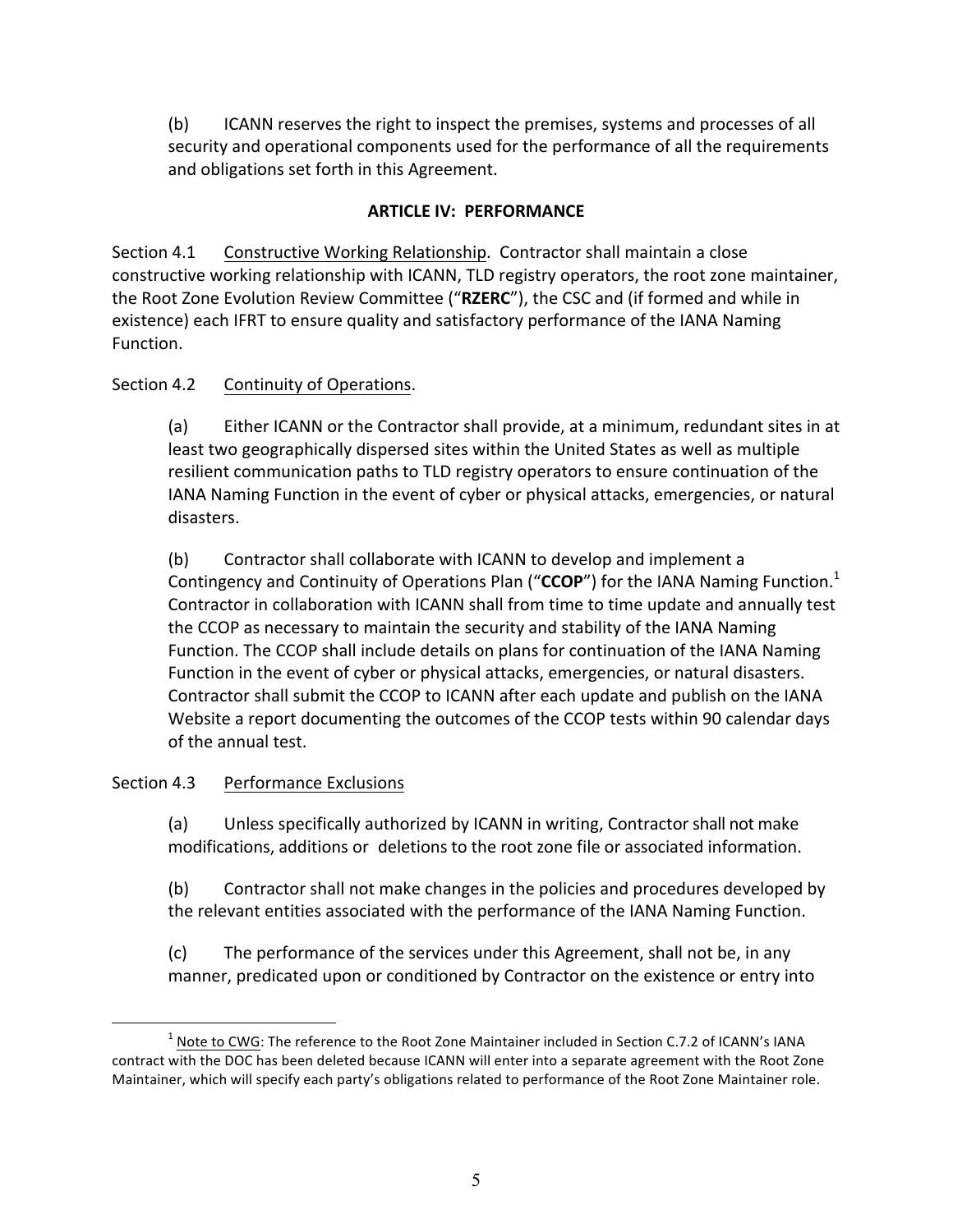any contract, agreement or negotiation between Contractor and any TLD registry operator requesting such changes or any other third-party.

# **ARTICLE V: TRANSPARENCY OF DECISION-MAKING**

Section 5.1 Transparency. To enhance consistency, predictability and integrity in Contractor's decision-making related to IANA Naming Function, Contractor shall:

(a) Publish reports pursuant to Article 6 and Section 3 of the SOW.

(b) Make public all recommendations by Contractor on naming-related decisions unless, upon the determination of the PTI Board, such decision (i) relates to confidential personnel matters, (ii) is covered by attorney-client privilege, work product doctrine or other recognized legal privilege, (iii) is subject to a legal obligation that Contractor maintain its confidentiality or otherwise would result in the disclosure of confidential information of Contractor's customers, (iv) would disclose trade secrets, or (v) would present a material risk of negative impact to the security, stability or resiliency of the IANA Naming Function or the Internet.

(c) Agree not to redact any PTI Board minutes related to decisions concerning the IANA Naming Function, provided that the PTI Board may redact such minutes on the determination that such redacted information (i) relates to confidential personnel matters, (ii) is covered by attorney-client privilege, work product doctrine or other recognized legal privilege, (iii) is subject to a legal, obligation that Contractor maintain its confidentiality, (iv) would disclose trade secrets, or  $(v)$  would present a material risk of negative impact to the security, stability or resiliency of the IANA Naming Function or the Internet.

(d) Have the President of Contractor and chairperson of the PTI Board sign an annual attestation that Contractor has complied with the requirements of this Agreement.

# **ARTICLE VI: AUDITS, MONITORING AND REVIEWS**

# Section 6.1 Audits.

(a) Contractor shall generate and publish via the IANA Website a monthly audit report identifying (i) each root zone file and root zone "WHOIS" database change request and the status thereof and (ii) each delegation, redelegation and transfer of a TLD and the status thereof. Such audit report shall be due to ICANN no later than 15 calendar days following the end of each month.

(b) Contractor shall annually perform a specialized compliance audit of Contractor's security provisions relating to the IANA Naming Function against existing best practices. This specialized compliance audit shall be performed by an external, independent auditor.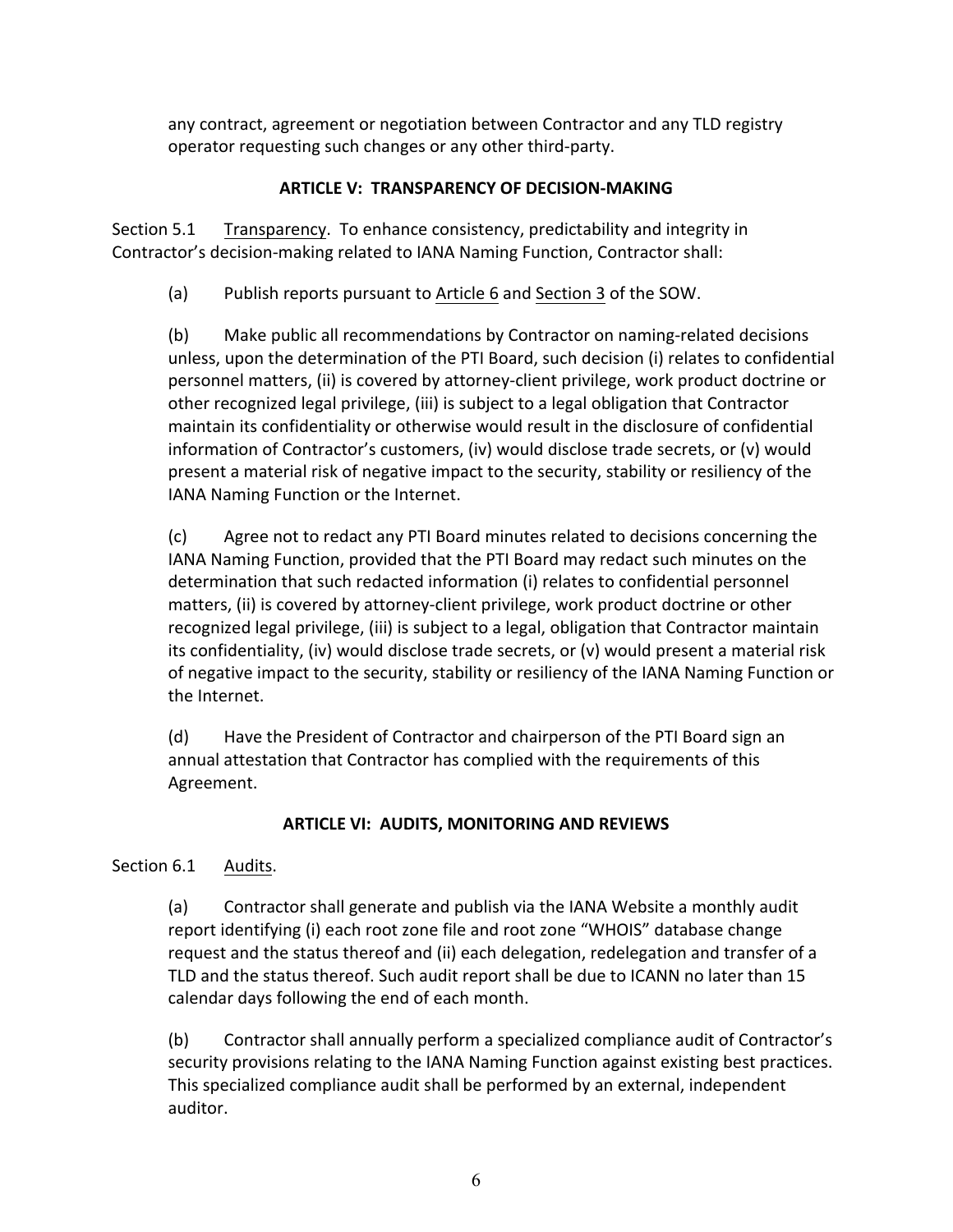# Section 6.2 Performance Monitoring.

(a) So long as the CSC exists pursuant to the ICANN's Bylaws, Contractor acknowledges and agrees that the CSC may monitor Contractor's performance under this Agreement and the SOW in accordance with the ICANN's Bylaws.

(b) Contractor shall provide reports to the CSC as contemplated by the SOW.

(c) Contractor shall act in good faith to resolve issues identified by the CSC.

(d) Contractor acknowledges that the CSC shall be empowered to escalate identified areas of concern as set forth in "Escalation Mechanisms" below.

Section 6.3 IANA Naming Function Reviews.

(a) Contractor acknowledges that ICANN's Board of Directors (the "ICANN Board") may cause a review by an IFRT of Contractor's performance against the requirements of this Agreement and the SOW (an "IFR") in accordance with ICANN's Bylaws.

(b) Contractor shall use commercially reasonable efforts to facilitate any IFR. Contractor shall cooperate with any site visit conducted by an IFRT that has been previously approved by ICANN in accordance with ICANN's Bylaws.

(c) Contractor agrees that ICANN may unilaterally amend this Agreement and the SOW in accordance with an approved IFR Recommendation, an approved Special IFR Recommendation or an approved SCWG Recommendation (as such terms are defined in ICANN's Bylaws), subject to the limitations set forth in ICANN's Bylaws.

# **ARTICLE VII: ESCALATION MECHANISMS**

# Section 7.1 IANA Customer Service Complaint Resolution Process

(a) If Contractor receives a customer service complaint (a "**Complaint**"), Contractor will review the Complaint and attempt to resolve it to the reasonable satisfaction of the person or entity who brought the Complaint (the "**Complainant**"). If the Complaint is not so resolved, the Complainant may escalate the matter in writing to Contractor's management team, in which case Contractor shall notify the CSC]. If the Complaint is still not resolved, the Complainant or the President of Contractor may escalate the matter in writing to ICANN's Ombudsman.

(b) If (i) a Complainant is a TLD registry operator and (ii) after completing the escalation process provided for in Section 7.2(a), the Complaint is still not resolved, then (A) the CSC may conduct a review to determine whether the Complaint is subject of a persistent performance issue of Contractor or an indication of a systemic problem with Contractor's performance of the IANA Naming Function pursuant to the terms of this Agreement (a "**Performance Issue**") and (B) the Complainant may (x) request mediation,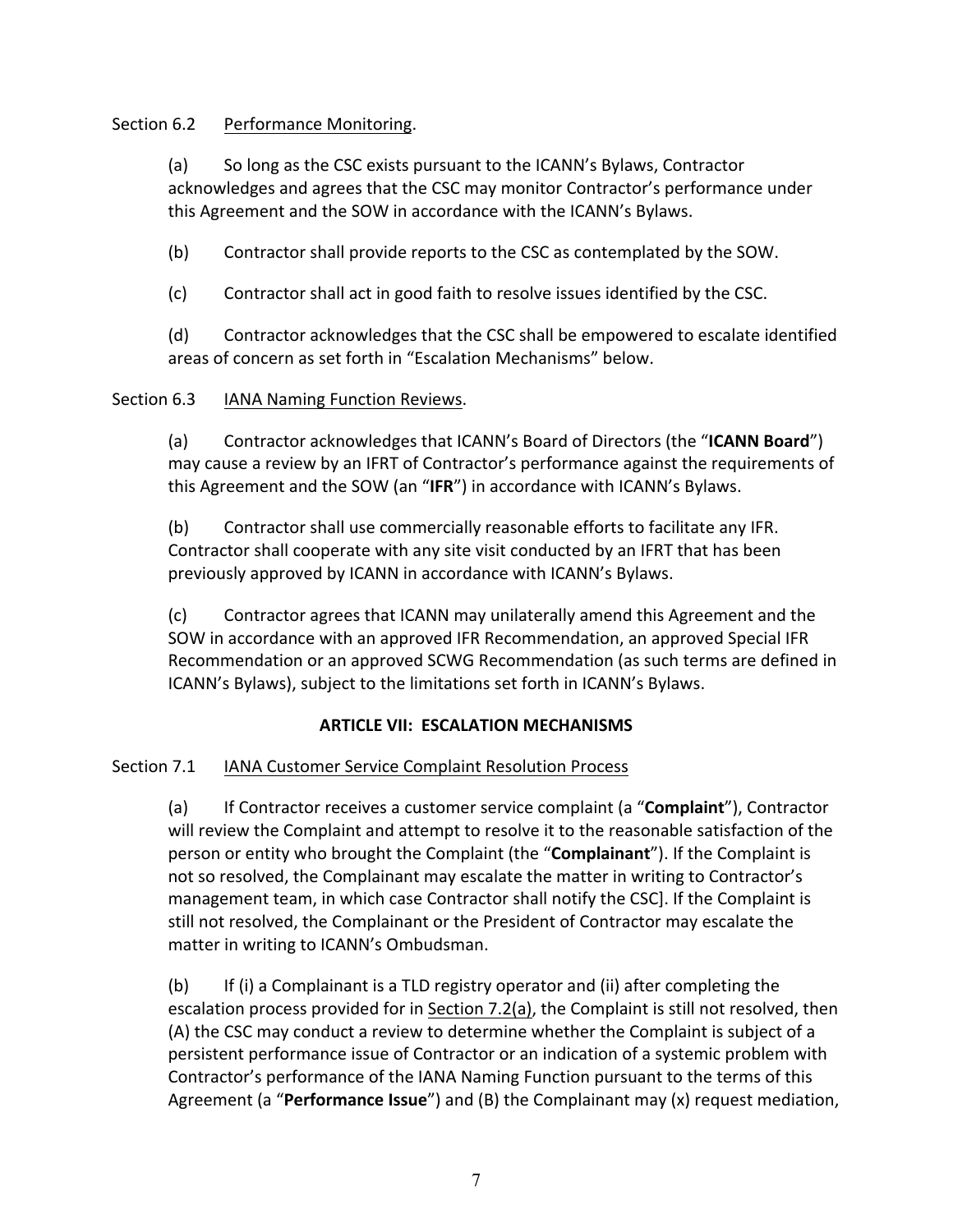which shall be conducted in a manner consistent with the terms and process set forth below in Section 7.1(c) and (y) if the issue is not resolved following such mediation and the Complaint meets the requirements of the Independent Review Process, initiate an Independent Review Process (as defined in the ICANN's Bylaws). If the CSC determines that a Performance Issue exists, the CSC may seek remediation of the Performance Issue through the IANA Problem Resolution Process described in Section 7.2.

(c) TLD Registry Operator Mediation Process.

(i) If a Complainant is a TLD registry operator and after completing the escalation process provided for in Section 7.2(a), the TLD registry operator may initiate mediation by delivering a written notice to the President of Contractor and the Secretary of ICANN.

(ii) There shall be a single mediator who shall be selected by the agreement of the TLD registry operator and ICANN. ICANN shall propose a slate of at least five potential mediators, and the TLD registry operator shall select a mediator from the slate or request a new slate until a mutually agreed mediator is selected. The TLD registry operator may recommend potential mediators for inclusion on the slates selected by ICANN. ICANN shall not unreasonably decline to include mediators recommended by the TLD registry operator on proposed slates and the TLD registry operator shall not unreasonably withhold consent to the selection of a mediator on slates proposed by ICANN.

(iii) The mediator shall be a licensed attorney with general knowledge of contract law and general knowledge of the DNS and ICANN. The mediator may not have any ongoing business relationship with ICANN, Contractor or the TLD registry operator. The mediator must confirm in writing that he or she is not, directly or indirectly, and will not become during the term of the mediation, an employee, partner, executive officer, director, consultant or advisor of ICANN, Contractor or the TLD registry operator.

(iv) The mediator shall conduct the mediation in accordance with this Section  $7.1(c)$ , the laws of California and the rules and procedures of a well-respected international dispute resolution provider.

(v) The arbitration will be conducted in the English language and will occur in Los Angeles County, California, unless another location is mutually agreed between ICANN, Contractor and the TLD registry operator.

(vi) ICANN, Contractor and the TLD registry operator shall discuss the dispute in good faith and attempt, with the mediator's assistance, to reach an amicable resolution of the dispute.

(vii) ICANN shall bear all costs of the mediator.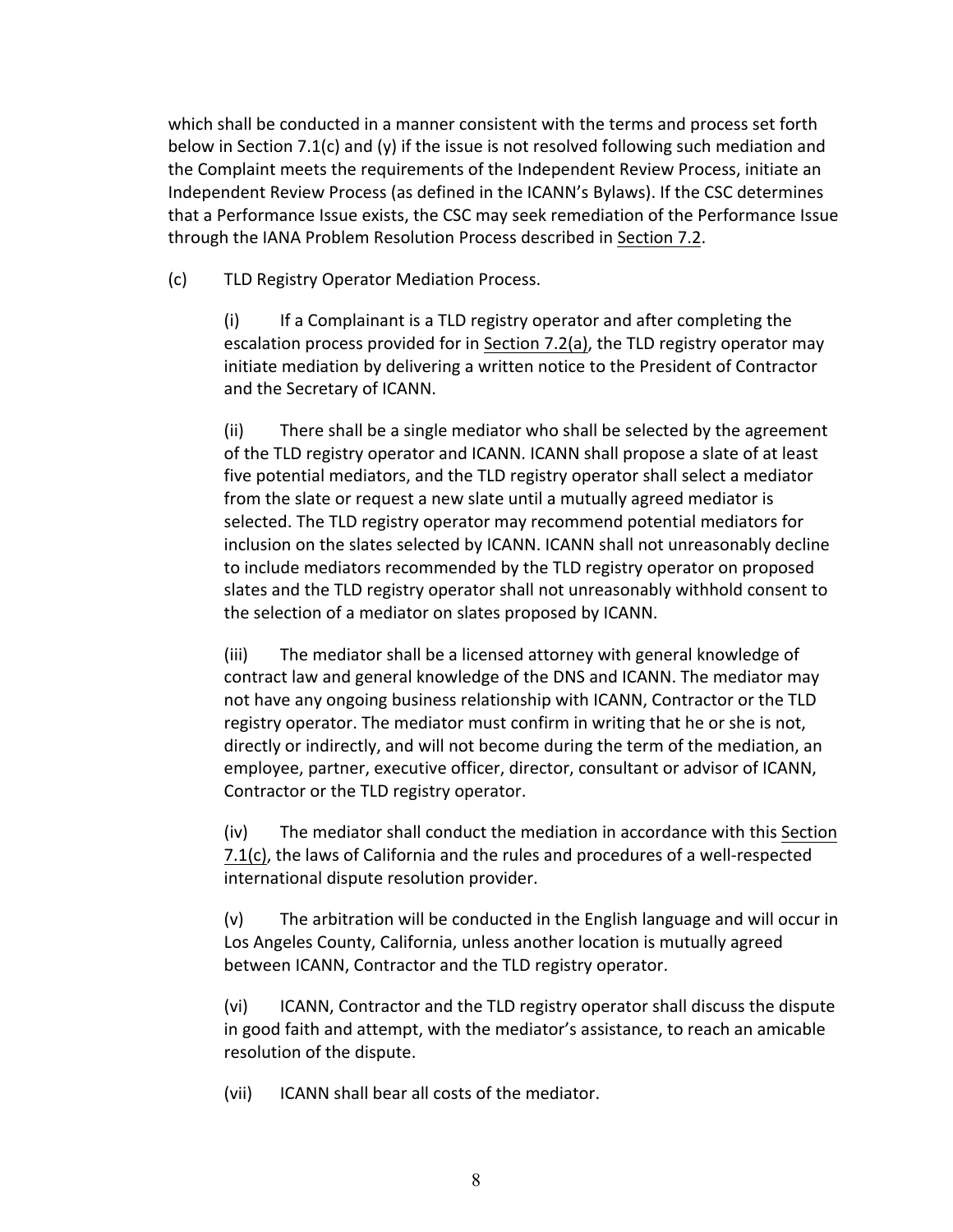(viii) If ICANN, Contractor and the TLD registry operator have engaged in good faith participation in the mediation but have not resolved the dispute for any reason, ICANN, Contractor and the TLD registry operator may terminate the mediation at any time by declaring an impasse.

 $(ix)$  If a resolution to the dispute is reached by ICANN, Contractor and the TLD registry operator, ICANN, Contractor and the TLD registry operator shall document such resolution.

Section 7.2 IANA Problem Resolution Process. If the CSC determines that a Performance Issue exists, the CSC may seek resolution of the Performance Issue with Contractor, in which case Contractor shall comply with the following "Remedial Action Procedures" if and to the extent the CSC also complies with such procedures:

(a) [To be developed by the CSC and PTI prior to the Effective Date]

# Section 7.3 Notice and Mitigation Plan.

(a) Contractor shall promptly inform ICANN of any issue or dispute arising from its performance of the requirements and services contemplated by this Agreement prior to the Complaint being escalated pursuant to Section 7.1(a), and shall agree with ICANN on a plan to resolve the Complaint.

(b) If, for any reason, Contractor fails to meet any of the requirements of this Agreement, Contractor shall (i) conduct an analysis of its operations to determine the root cause of such failure, (ii) develop a mitigation plan to avoid the root cause of such failure from occurring in the future, and (iii) deliver the report to ICANN upon its completion. Contractor shall modify and update any mitigation plan as directed by ICANN.

# **ARTICLE VIII: TERM; RENEWAL; TRANSITION AND TERMINATION**

Section 8.1 Initial Term; Renewal. The initial term of this Agreement will be [five] years from the Effective Date (the "Initial Term").

# Section 8.2 Renewal.

(a) This Agreement will be automatically renewed for successive periods of [five years] (each, a "Renewal Term") upon the expiration of the Initial Term and each successive Renewal Term, unless (i) ICANN terminates this Agreement in connection with an SCWG Recommendation arising from an IANA Naming Function Separation Process (as defined in ICANN's Bylaws) or (ii) ICANN elects not to renew the Initial Term or any Renewal Term thereafter [pursuant to an IFR Recommendation or Special IFR Recommendation (as such terms are defined in ICANN's Bylaws)] by providing Contractor with not less than twelve months prior written notice. Any termination or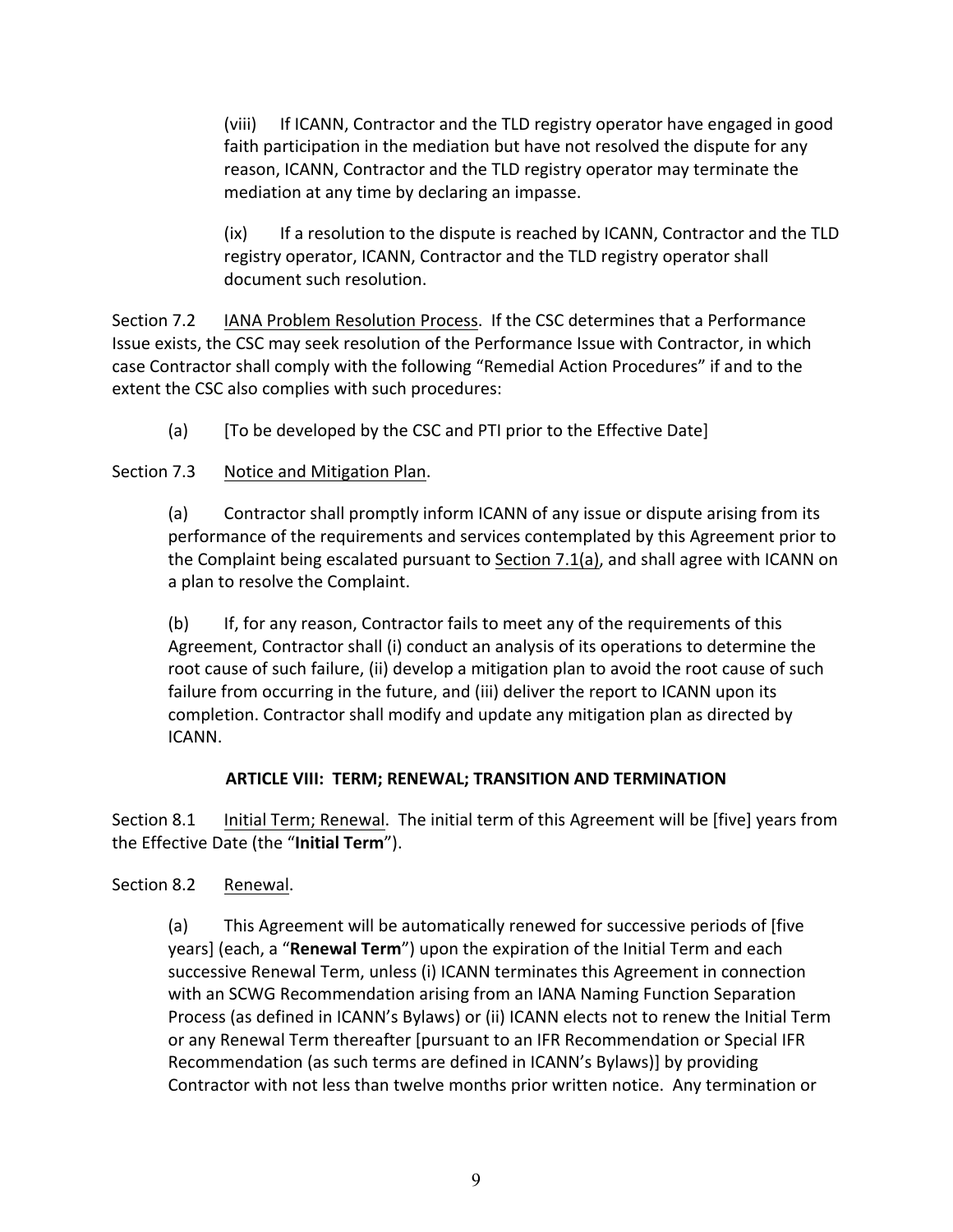election by ICANN to not renew this Agreement under this Section 8.2 must be approved by the ICANN Board to be effective hereunder.

(b) Subject to Section 8.2(a), the first Renewal Term shall commence immediately following the end of the Initial Term and each Renewal Term thereafter shall commence immediately following the end of the preceding Renewal Term. Each Renewal Term shall end on the [fifth] anniversary of the commencement of the Renewal Term.

# Section 8.3 Transition and Termination.

(a) Contractor shall develop and maintain a plan in place for transitioning the IANA Naming Function to a successor provider to ensure an orderly transition while maintaining continuity and security of operations, including the in connection with the nonrenewal of this Agreement and/or divestiture or other reorganization of PTI by ICANN in case as contemplated by ICANN's Bylaws. The transition plan shall be posted to the IANA Website.

(b) Contractor shall provide support and cooperation to ICANN, and to any successor provider of the IANA Naming Function, in order to effect an orderly, stable, secure and efficient transition of the performance of the IANA Naming Function.

(c) Contractor agrees to be engaged in the transition plan and to provide appropriate transition staff and expertise to facilitate a stable and secure transition of the IANA Naming Function to a successor provider.

(d) ICANN, in conjunction with the CSC as necessary, shall review the transition plan at least every five years.

Section 8.4 Survival of Terms. Upon the expiration or termination of this Agreement under this Section 8, this Agreement shall become wholly void and of no further force and effect, and following such expiration or termination no party shall have any liability under this Agreement to the other party, except that each party hereto shall remain liable for any breaches of this Agreement that occurred prior to its expiration or termination; provided, however, that the following provisions shall survive the expiration or termination of this Agreement: Section 8.3, Article XI, Article XII, Sections 13.2 through 13.14 and this Section 8.4.

# **ARTICLE IX: RESOURCES, FEES AND BUDGET**

# Section 9.1 Resources and Fees.

(a) ICANN shall provide or make available to Contractor the necessary personnel, material, equipment, services and facilities to perform Contractor's obligations under this Agreement.

(b) Contractor may not charge or collect fees from third parties related to the performance of the IANA Naming Function without the prior written consent of ICANN.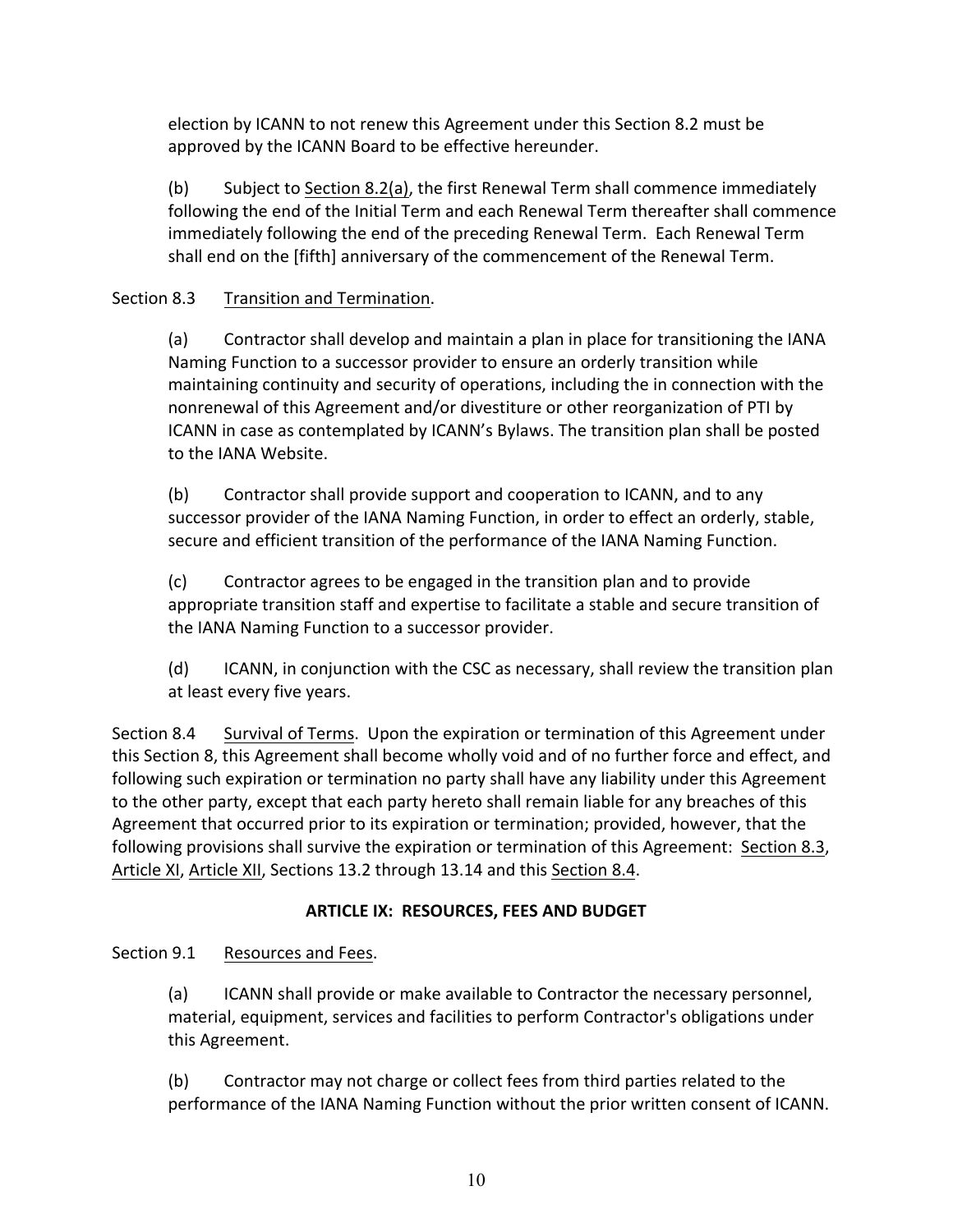(c) Any fees approved by ICANN and charged by Contractor relating to the IANA Naming Function will be based on direct costs and resources incurred by Contractor to perform the IANA Naming Function.

Section 9.2 Budget. Contractor shall comply with the requirements set forth in its Bylaws relating to preparing, submitting and monitoring an annual budget. ICANN will meet annually with the President of Contractor to review and approve the annual budget for the IANA Naming Function.

# **ARTICLE X: SECURITY REQUIREMENTS**

Section 10.1 Computing Systems. With respect to the performance of the IANA Naming Function, Contractor shall install and operate all computing and communications systems in accordance with best business and security practices. ICANN and Contractor shall implement a secure system for authenticated communications to TLD registry operators when carrying out the IANA Naming Function pursuant to the terms of this Agreement. ICANN and Contractor shall document practices and configuration of all systems.

Section 10.2 Notification Systems. Contractor shall implement and thereafter operate and maintain a secure notification system at a minimum, capable of notifying TLD registry operators, of such events as outages, planned maintenance, and new developments. In all cases, Contractor shall notify ICANN of any outages.

Section 10.3 Data. Contractor shall ensure the authentication, integrity, and reliability of the [service] data in performing the IANA Naming Function.

Section 10.4 Security Plan. ICANN shall coordinate with Contractor to develop and execute a security plan. ICANN and Contractor shall document in the security plan the process used to ensure information systems including hardware, software, applications, and general support systems have effective security safeguards, which have been implemented, planned for, and documented. Contractor shall, in coordination with ICANN, perform periodic reviews of the security plan and update the plan as necessary.

Section 10.5 Director of Security. Contractor's Director of Security shall be responsible for ensuring the technical and physical security measures and requirements of this Agreement.

# **ARTICLE XI: CONFIDENTIALITY**

Section 11.1 Confidentiality. Contractor agrees, in the performance of this Agreement, to keep the information furnished by ICANN or acquired or developed by Contractor in performance of this Agreement and designated by ICANN, in the strictest confidence. Contractor also agrees not to publish or otherwise divulge such information, in whole or in part, in any manner or form, nor to authorize or permit others to do so, and shall take reasonable measures to restrict access to such information while in Contractor's possession, to those employees needing such information to perform the work described herein, i.e., on a "need to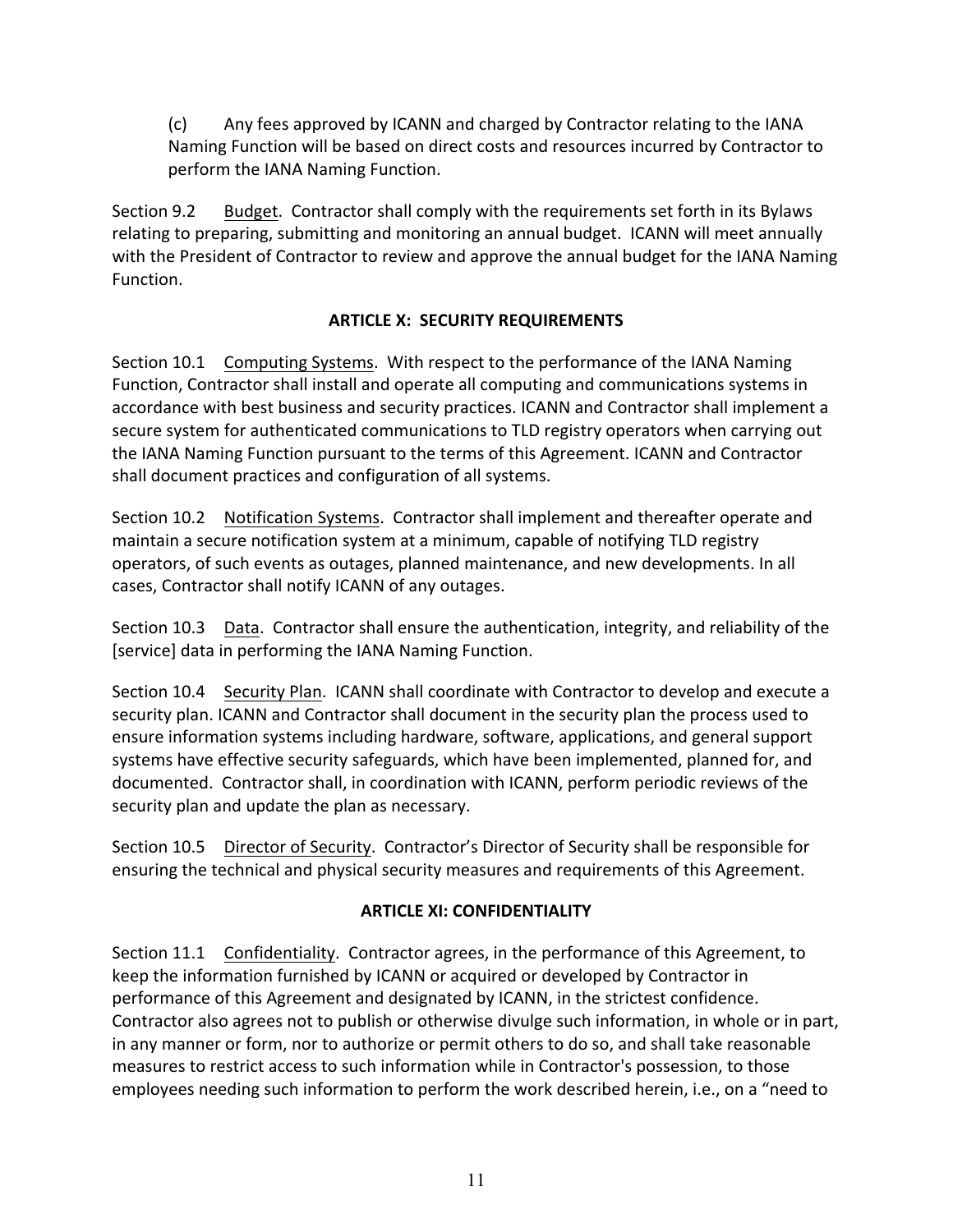know" basis. Contractor agrees to immediately notify ICANN in writing in the event that Contractor determines or has reason to suspect a breach of this requirement has occurred.

Section 11.2 Consent. Contractor agrees that it will not disclose any information described in Section 11.1 to any person unless prior written approval is obtained from ICANN. Contractor agrees to insert the substance of this clause in any consultant agreement or similar agreement.

# **ARTICLE XII: INTELLECTUAL PROPERTY**

Section 12.1 Ownership. ICANN shall own all intellectual property conceived, reduced to practice, created or otherwise developed by Contractor under this Agreement.

Section 12.2 Assignment. Contractor shall assign, and shall cause all of its employees and contractors to assign, all rights in any patentable subject matter, patent applications, copyrights, trade secrets and all other intellectual property created by the Contractor, its employees or contractors pursuant to this Agreement to ICANN.

Section 12.3 Work for Hire. With respect to copyright, all work performed by Contractor pursuant to this Agreement and the SOW is a "work for hire" agreement and ICANN shall be deemed the author and shall own all copyrightable works created by Contractor hereunder, and all copyright rights thereto. In the event this is not deemed a work for hire agreement, Contractor shall assign ownership of the copyrightable works and copyrights to ICANN.

Section 12.4 License. ICANN shall license back any patents, patent applications, copyrights and trade secrets to Contractor for the duration of the Term solely to the extent necessary for Contractor to perform its obligations under this Agreement. This license shall be non-exclusive, non-assignable, non-sublicensable, non-transferable and royalty-free.

# **ARTICLE XIII: MISCELLANEOUS**

Section 13.1 Indemnification. So long as Contractor is an affiliate of ICANN, ICANN shall hold and save Contractor, its officers, agents, and employees harmless from liability of any nature or kind, including costs and expenses to which they may be subject, for or on account of any or all third-party claims, suits or damages of any character whatsoever resulting from injuries or damages sustained by any person or persons or property by virtue of Contractor's performance of this Agreement, arising or resulting in whole or in part from the fault, negligence, wrongful act or wrongful omission of ICANN or any of its subcontractors (other than Contractor), or their respective employees or agents.

Section 13.2 Notices. All notices to be given under or in relation to this Agreement will be given either (i) in writing at the address of the appropriate party as set forth below or (ii) via electronic mail as provided below, unless that party has given a notice of change of postal or email address, as provided in this Agreement.

If to ICANN: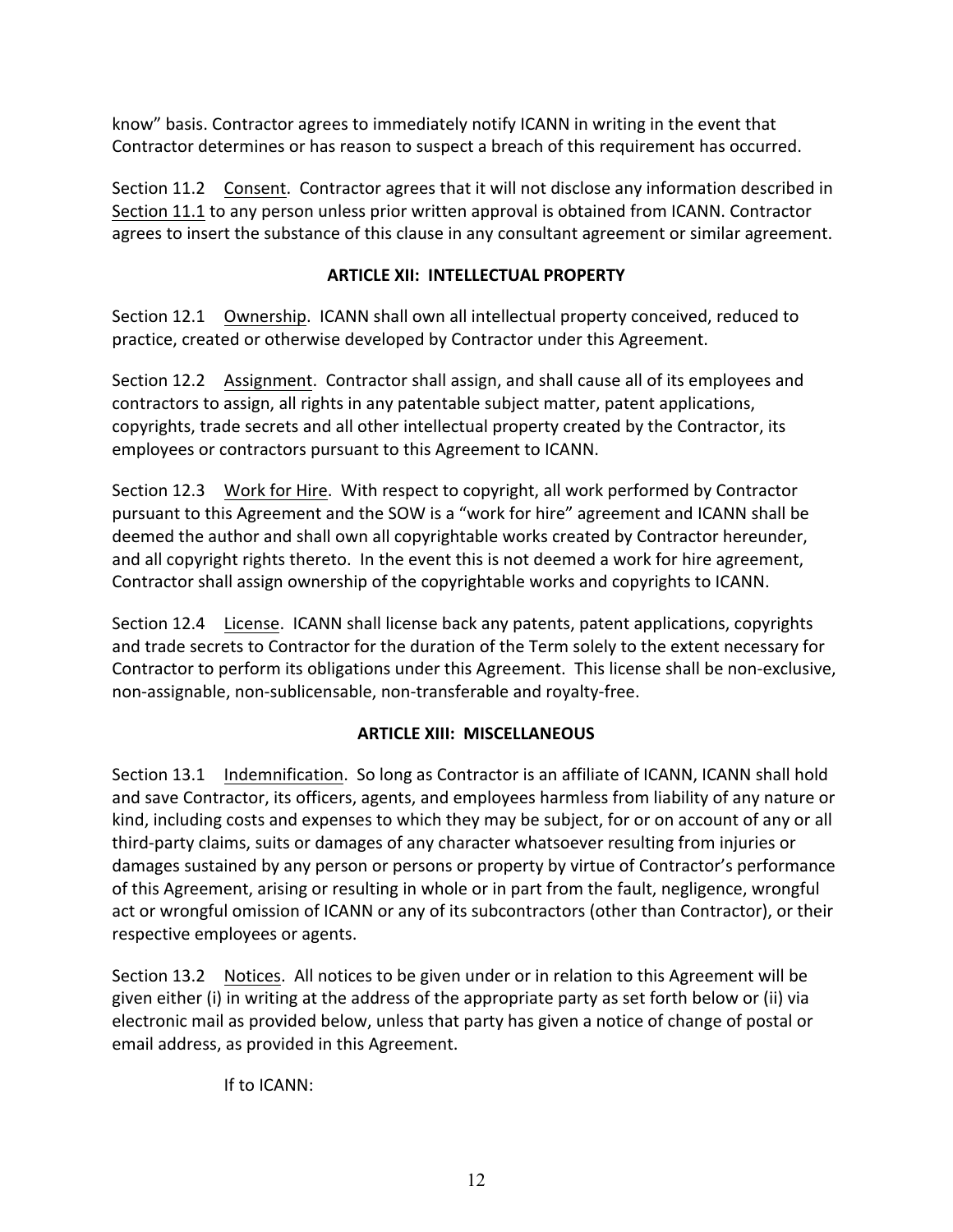Internet Corporation for Assigned Names and Numbers 12025 Waterfront Drive, Suite 300 Los Angeles, CA 90094-2536 Attn: President and Chief Executive Officer Phone: +1-310-301-5800 Email: [●]

With a copy to (which shall not constitute notice):

Internet Corporation for Assigned Names and Numbers 12025 Waterfront Drive, Suite 300 Los Angeles, CA 90094-2536 Attn: General Counsel Phone: +1-310-301-5800 Email: **[•]** 

With a copy to (which shall not constitute notice):

Internet Corporation for Assigned Names and Numbers 12025 Waterfront Drive, Suite 300 Los Angeles, CA 90094-2536 Attn: President, Global Domains Division Phone: +1-310-301-5800 Email: **[●]** 

If to Contractor:

[Contractor] 12025 Waterfront Drive, Suite 300 Los Angeles, CA 90094-2536 Attn: <mark>[●]</mark> Phone: [●] Email: [●]

With a copy to (which shall not constitute notice):

Internet Corporation for Assigned Names and Numbers 12025 Waterfront Drive, Suite 300 Los Angeles, CA 90094-2536 Attn: General Counsel Phone: +1-310-301-5800 Email:  $\lceil \bullet \rceil$ 

Any notice required by this Agreement will be deemed to have been properly given (i) if in paper form, when delivered in person or via courier service with confirmation of receipt or (ii) if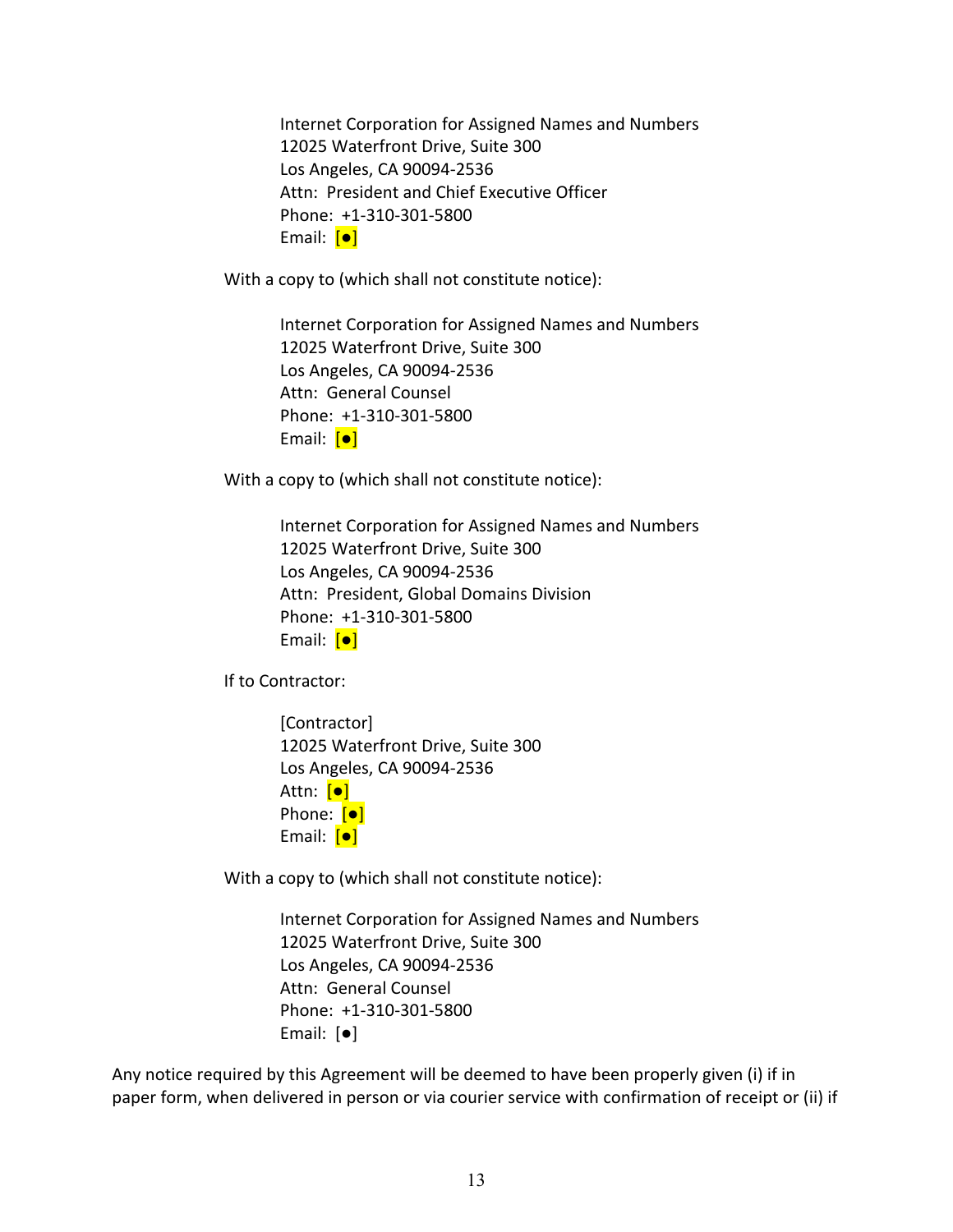by electronic mail, upon confirmation of receipt by the recipient's email server, provided that such notice via electronic mail shall be followed by a copy sent by regular postal mail service within three calendar days. In the event other means of notice become practically achievable, such as notice via a secure website, the parties will work together to implement such notice means under this Agreement.

Section 13.3 Amendments and Waiver. Except as provided in Section 6.3(c), any term or provision of this Agreement may be amended, and the observance of any term of this Agreement may be waived only by a physical writing referencing this Agreement, and either (a) manually signed by the Parties to be bound or (b) digitally signed by the Parties to be bound. Nothing herein shall limits ICANN's obligations under ICANN's Bylaws to the extent related to ICANN's commitments related to the amendment or modification of this Agreement.

Section 13.4 Severability. If any provision of this Agreement should be found by a court of competent jurisdiction to be invalid, illegal or unenforceable, the validity, legality and enforceability of the remaining provisions shall not be affected or impaired thereby.

# Section 13.5 Assignment and Subcontracting.

(a) Neither Party may assign or transfer this Agreement, or any obligation under this Agreement (in whole or in part, and whether voluntarily, involuntarily, or by operation of Law).

(b) PTI shall not subcontract all or any portion of its rights or obligations under this Agreement.

Section 13.6 Governing Law. The Parties agree that this Agreement, and any and all disputes arising out of or related to this Agreement resolved in accordance with Section 7(f), shall be governed by, construed, and enforced in all respects in accordance with the Laws of the State of California, United States of America, excluding its conflict of laws rules. Each Party expressly waives any claim that the jurisdiction of such court with respect to personal jurisdiction is improper or that the venue is inconvenient or improper.

Section 13.7 Third-Party Beneficiaries. No provision of this Agreement is intended to, nor shall be interpreted to, provide or create any rights, benefits or any other interest of any kind in any third party or create any obligations of ICANN or Contractor to any third party.

Section 13.8 English Version. If this Agreement is translated into any language other than English, and if there is a conflict between the English version and the translated version, then the English version shall prevail in all respects.

Section 13.9 Savings Clause. Any delay, nonperformance or other breach by a Party of its obligations under this Agreement and any liability therefor, shall be excused to the extent such failure is related to or caused by the other Party's acts or omissions or the acts or omissions of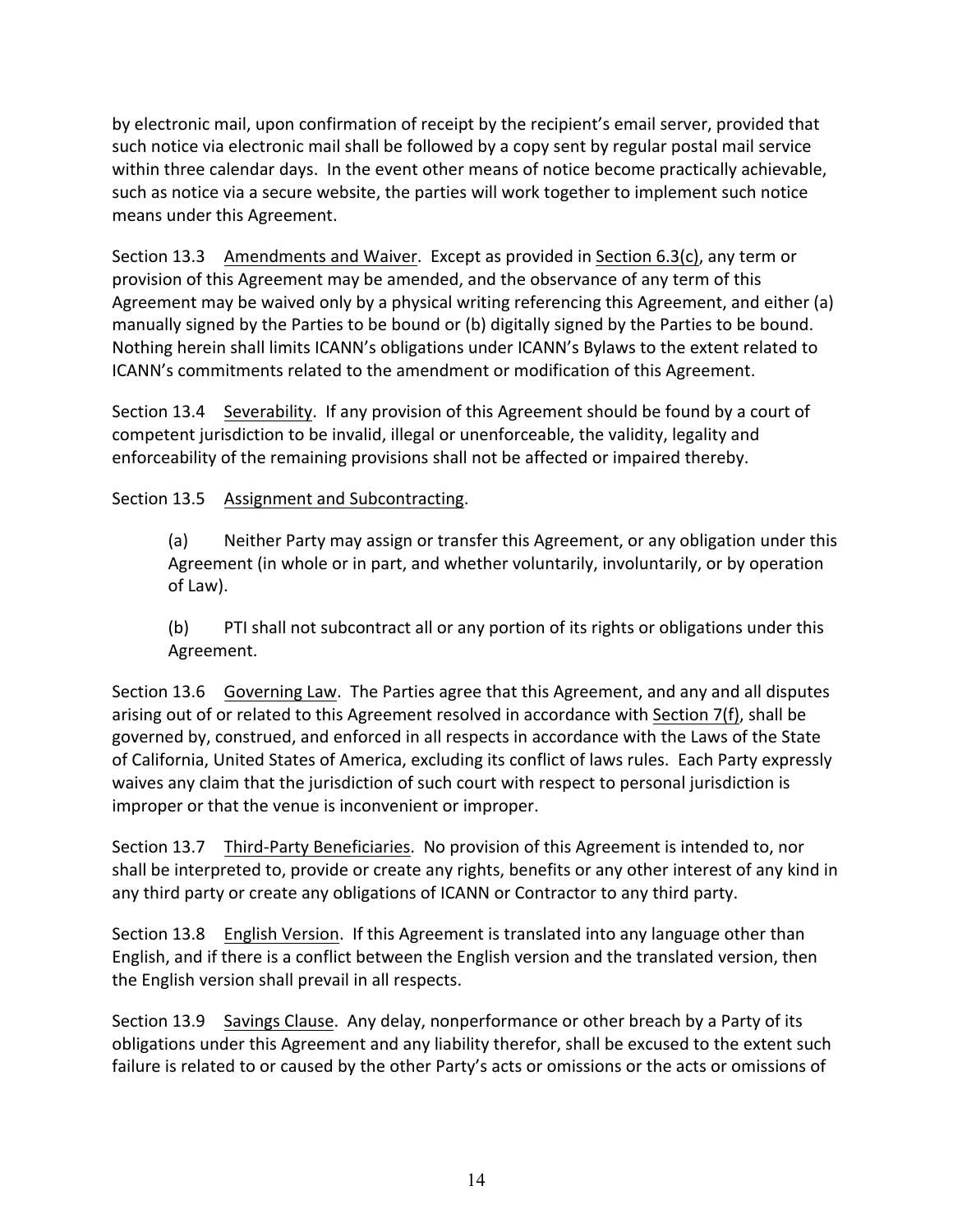such Party's employees or contractors, including such Party's failure to perform its obligations under this Agreement.

Section 13.10 Cumulative Remedies. Except as otherwise expressly provided, all remedies provided for in this Agreement shall be cumulative and in addition to, and not in lieu of, any other remedies available to either Party.

Section 13.11 Counterparts. The Agreement may be executed in counterparts, all of which taken together shall constitute one single agreement between the Parties.

Section 13.12 Headings. The Parties agree that the headings used in this Agreement are for ease of reference only and shall not be taken into account in interpreting the Agreement.

Section 13.13 Further Assurances. Subject to the terms and conditions of this Agreement, each of ICANN and Contractor agrees to use commercially reasonable best efforts to take, or cause to be taken, all appropriate action, and to do, or cause to be done, all things reasonably necessary, proper or advisable under applicable laws to make effective the transactions contemplated by this Agreement.

Section 13.14 Entire Agreement. This Agreement, including all statements of work, schedules, exhibits or other attachments hereto, constitutes the entire understanding and agreement between ICANN and Contractor with respect to the subject matter of this Agreement, and supersedes any and all prior or contemporaneous oral or written representation, understanding, agreement or communication relating thereto.

[*Signature Page Follows*]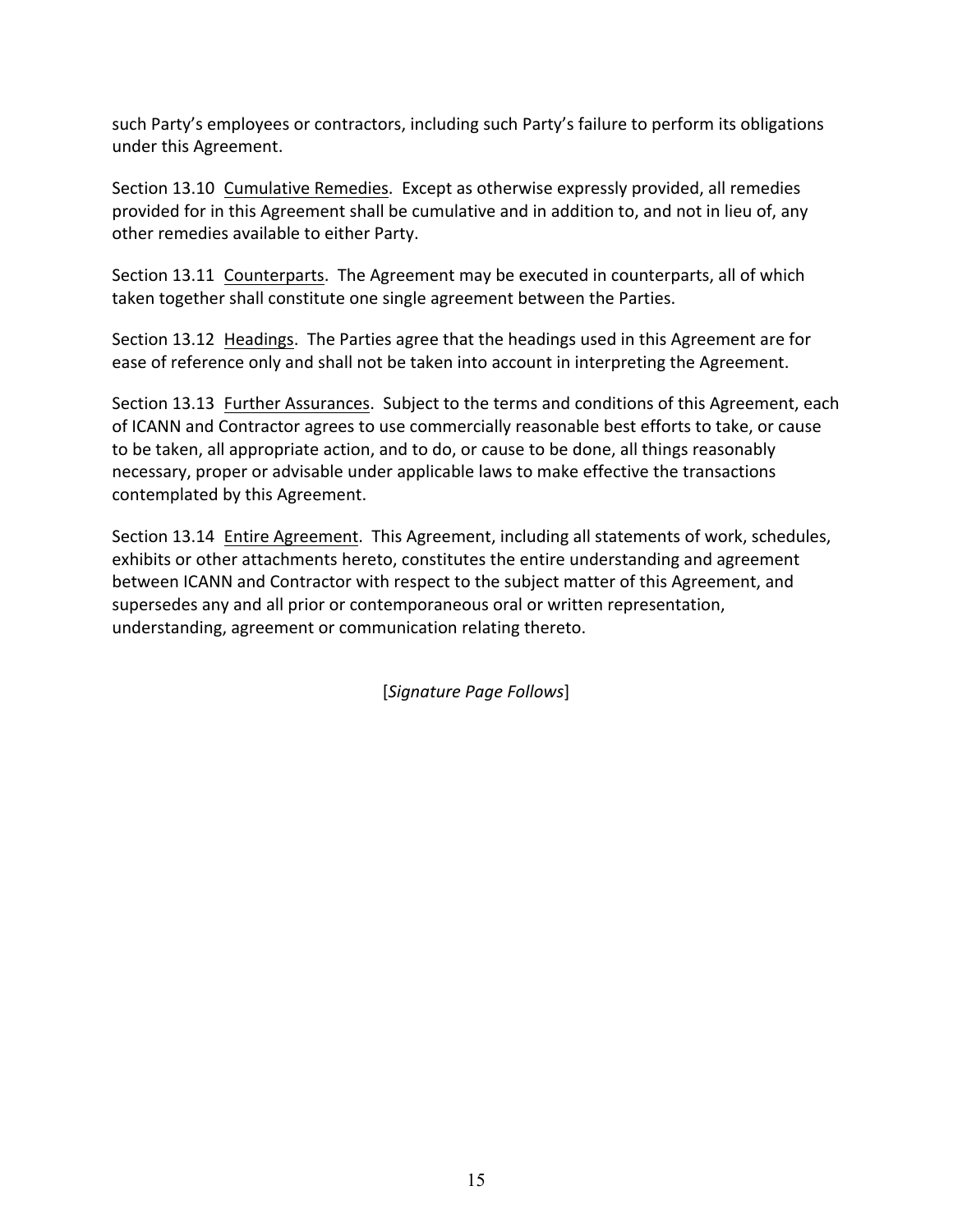IN WITNESS WHEREOF, the Parties have caused this Agreement to be duly executed as of the date set forth below.

#### **INTERNET CORPORATION FOR ASSIGNED NAMES AND NUMBERS [CONTRACTOR]**

| By:<br>(Signature) | By:<br>(Signature) |
|--------------------|--------------------|
| Name (print)       | Name (print)       |
| Title              | Title              |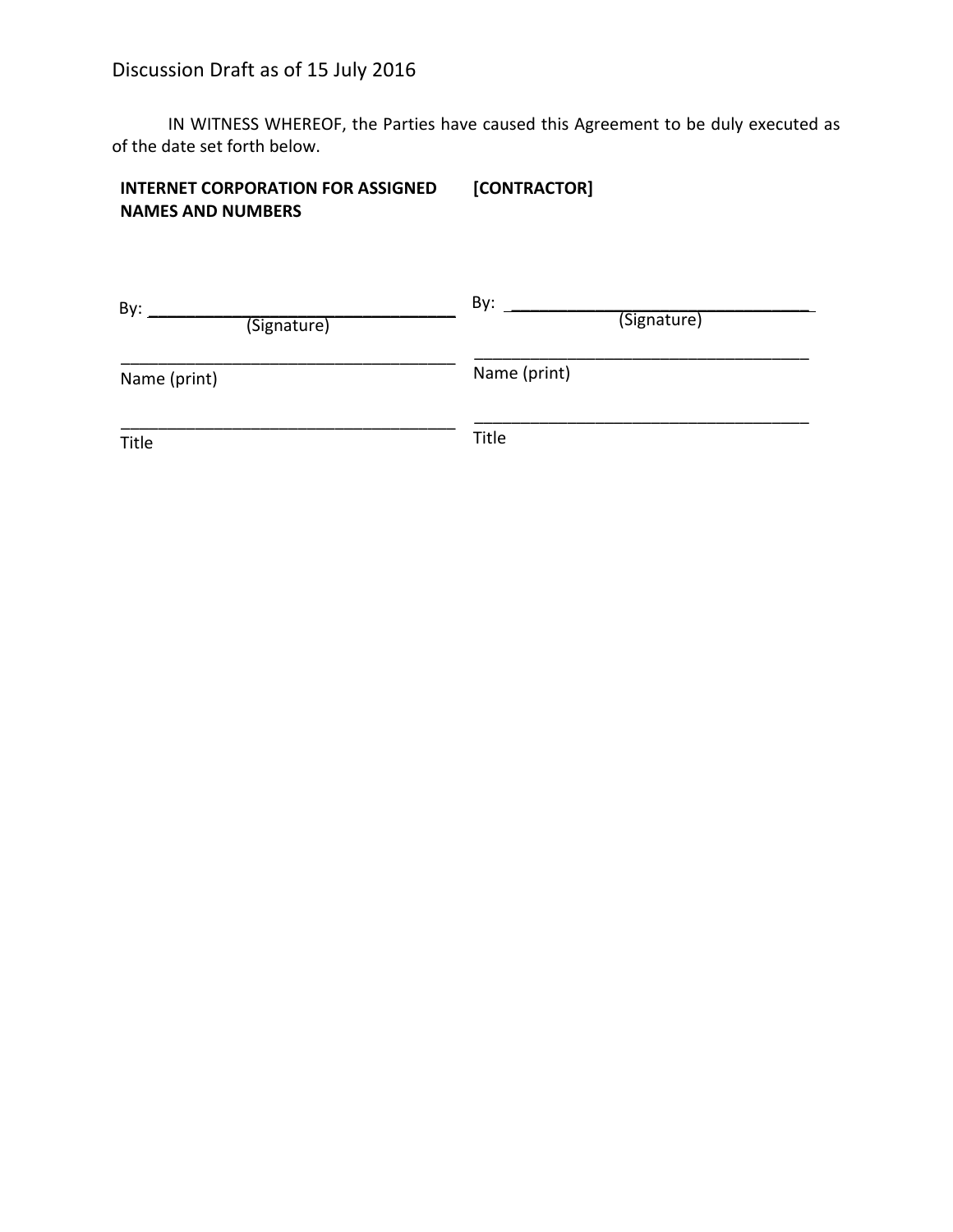#### ANNEX A: STATEMENT OF WORK FOR MANAGEMENT OF THE DNS ROOT ZONE<sup>2</sup>

#### 1. Root Zone Management

- a. The Root Zone Management component of the IANA Naming Function is the administration of certain responsibilities associated with the Internet DNS root zone management.
- b. Contractor shall collaborate with TLD registry operators to develop, maintain, enhance and post performance standards for Root Zone Management. Specifically, Contractor shall perform Root Zone Management in accordance with the service levels set forth in Section 2.
- c. Contractor shall also implement DNSSEC in all zones for which ICANN has technical administration authority.
- d. Contractor shall facilitate and coordinate the root zone of the domain name system, and maintain 24 hour-a-day/7 days-a-week operational coverage. Contractor shall work collaboratively with the Root Zone Maintainer, in the performance of this function.
	- i. Contractor shall receive and process root zone file change requests for TLDs. These change requests include addition of new or updates to existing TLD name servers ("NS") and delegation signer ("DS") resource record ("RR") information along with associated "glue" (A and AAAA RRs). A change request may also include new TLD entries to the root zone file. Contractor shall process root zone file changes as specified in Section 2 of this Annex A.
	- ii. Contractor shall maintain, update, and make publicly accessible a Root Zone registration database with current and verified contact information for all TLD registry operators. The Root Zone registration database, at a minimum, shall consist of the following data fields: domain status and contact points for resolving issues relating to the operation of the domain (comprised of at least organizational name, postal address, email address and telephone number). Contractor shall receive and process root zone registration data change requests for TLDs.
	- iii. Contractor shall apply existing policy frameworks in processing requests related to the delegation and transfer of a ccTLD, such as RFC 1591, the GAC ccTLD Principles and any further clarification of these policies by

<sup>&</sup>lt;sup>2</sup> Note to CWG: ICANN anticipates subcontracting to Contracting ICANN's performance obligations under the Root Zone Maintainer Agreement.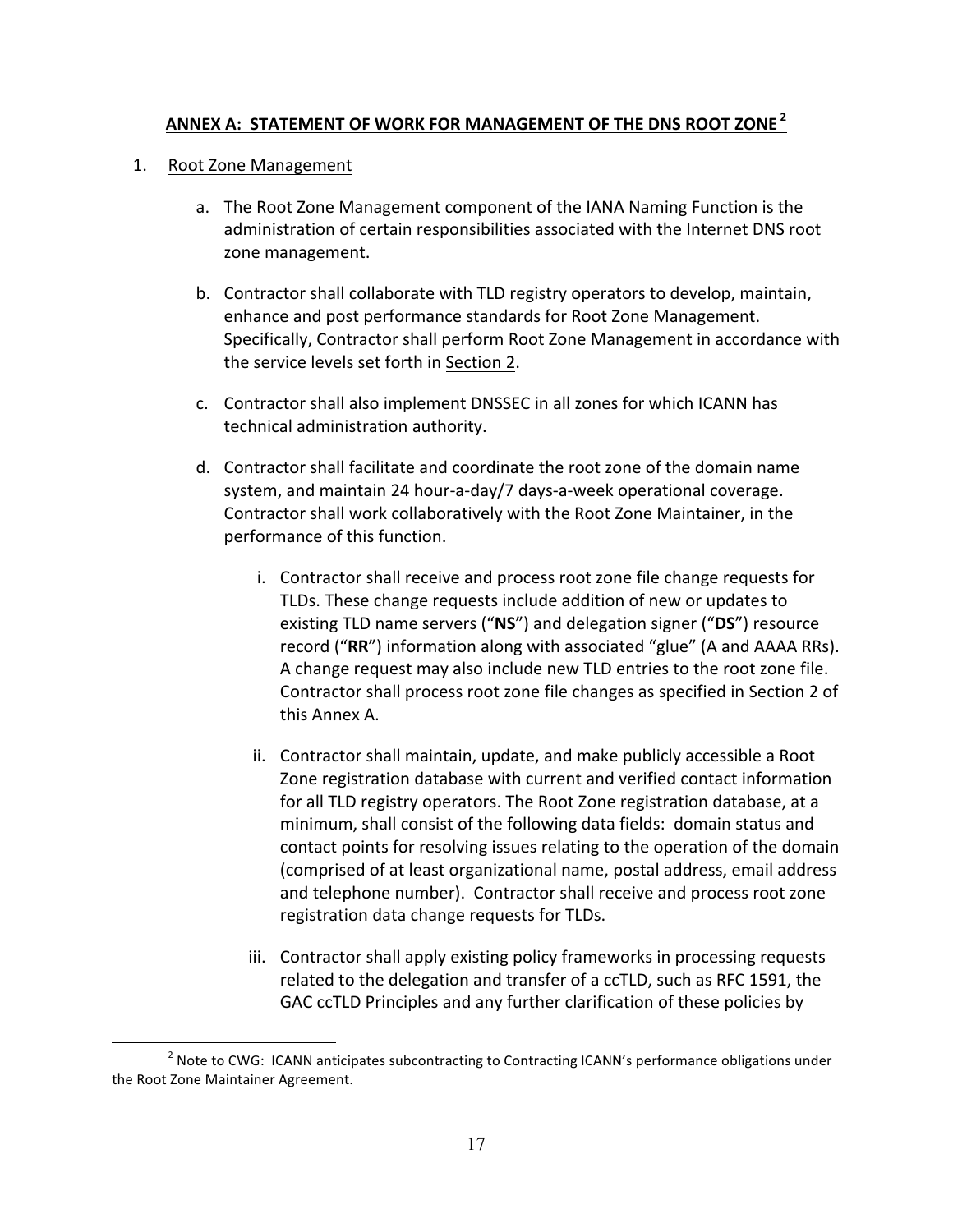interested and affected parties. If a policy framework does not exist to cover a specific instance, Contractor will consult with interested and affected parties on any request that is not within or consistent with an existing policy framework.

- iv. Contractor shall verify that all requests related to the delegation and transfer of generic TLDs are consistent with the procedures developed by ICANN.
- v. Contractor shall maintain an automated root zone management system that, at a minimum, includes (A) a secure (encrypted) system for customer communications; (B) an automated provisioning protocol allowing customers to manage their interactions with the root zone management system; (C) an online database of change requests and subsequent actions whereby each customer can see a record of their historic requests and maintain visibility into the progress of their current requests; and (D) an internal interface for secure communications between the Contractor and the Root Zone Maintainer.

#### 2. Service Levels

- a. Contractor shall perform the Services in accordance with the following "Service Levels". The expectation is that Contractor will normally perform within the threshold. The thresholds will be modified over time as part of periodic reviews of the service level expectation. A subset of the following measures relate to measurement of non-routine changes where it is not applicable to set a specific threshold for performance. It is expected for measurements of non-routine process steps these will only be reported with no applicable service level expectation.
- b. Services Definitions
	- i. Category I (Routine updates impacting Root Zone File). Routine change requests that alter the technical data published in the DNS root zone (e.g. changes to NS records, DS records and glue records). A third party may be engaged to compile, publish and distribute the root zone.
	- ii. Category II (Routine updates not impacting Root Zone File). Routine change requests that do not alter the DNS root zone (e.g., contact data and metadata). These changes do not require changes to the root zone.
	- iii. Category III (Creating or Transferring a gTLD). Requests to create ("delegate") or transfer ("redelegate" or "assign") a generic TLD. These changes require additional processing by Contractor to ensure policy and contractual requirements associated with a change of control for the TLD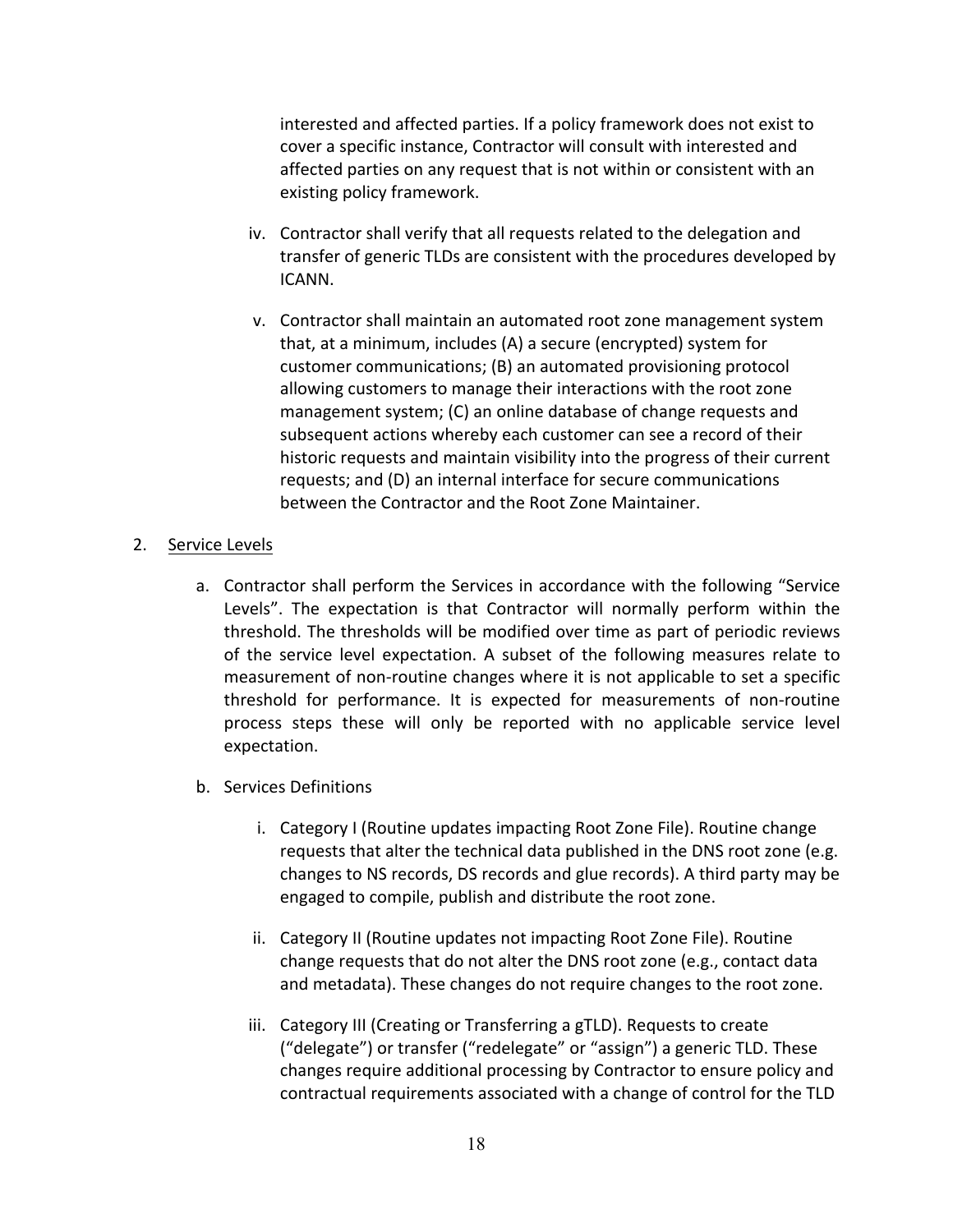are met.

- iv. Category IV (Creating or Transferring a ccTLD). Requests to create or transfer a country-code TLD. These changes require additional processing by Contractor to ensure policy requirements are met. This processing includes additional analysis on the change request, production of a report, and review of the report (including verification that all existing registration data has been successfully transferred from the old to new registry operator).
- v. Category V (Other change requests). Other non-routine change requests. Contractor is required to process change requests that may have special handling requirements, or require additional documentary evidence or clarifications from the customer or third parties, that prevent automating the handling of the request. These requests include, but are not limited to:
	- 1. Customers that require requests to be handled outside the online self-service platform, such as those lodging change requests through the exchange of postal mail;
	- 2. Customers that have placed special handling instructions on file with Contractor, or have otherwise asked for special handling for a request that deviates from the normal process, resulting in the request being executed manually;
	- 3. Unique legal or regulatory encumbrances that must be satisfied that require additional processing;
	- 4. Removing a TLD from service (i.e. retirement or revocation); and
	- 5. Changes that relate to the operation of the root zone itself, including changing the Root Key Signing Key, altering the set of authoritative name servers for the root zone (i.e. the "root servers"), and changes to the "root hints".
- c. Service Levels
	- i. The fields in the following tables are as follows:
		- 1. Process. The business process that Contractor is requested to perform.
		- 2. Metric. The individual metric that will be measured as part of the completion of the business process.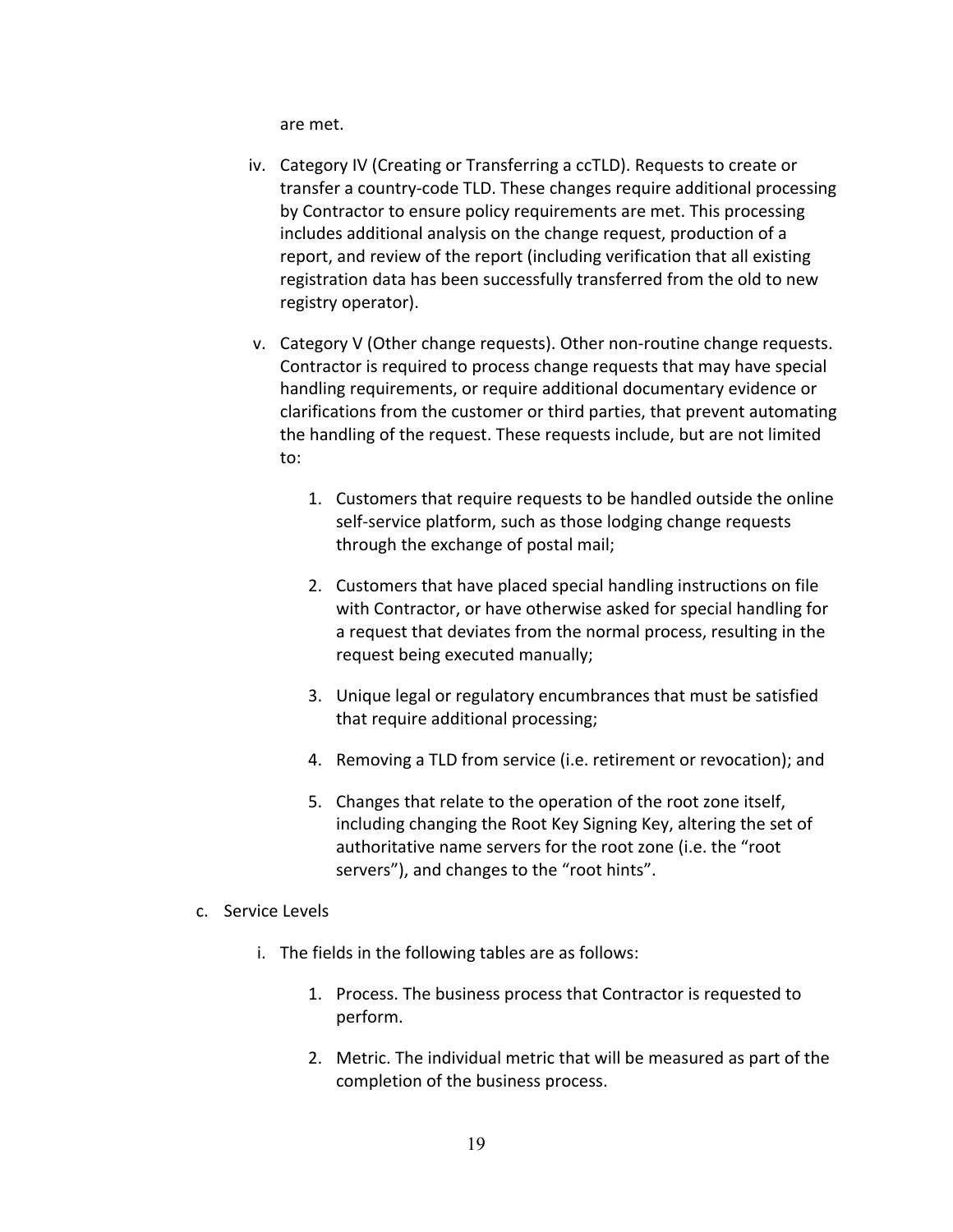- 3. Threshold. The specified target for each individual change request.
- 4. Type. Whether the threshold specified is a minimum target (compliance must not be less than the target) or a maximum target (compliance must not be more than the target).
- 5. Compliance. The percentage that the target goal in aggregate must be met or exceeded within the specified time period for all requests in the specified category.
- 6. Period. The time over which compliance is measured. (The period of collecting measurements to meet the Service Level Agreement (SLA)).
- ii. Process Performance. Total Contractor transaction time for emergency changes should be completed within a target of 12 hours until reviewed by the CSC with Contractor.

| <b>Process Category</b> | <b>Metric</b>              | <b>Threshold</b>            | <b>Type</b> | Compliance | <b>Period</b> |
|-------------------------|----------------------------|-----------------------------|-------------|------------|---------------|
| Category $I -$          |                            | <b>Submission</b>           |             |            |               |
| <b>Routine updates</b>  | Time for ticket            |                             |             |            |               |
| impacting Root          | confirmation to be sent    |                             |             |            |               |
| Zone File (NS, DS       | to requester following     |                             |             |            |               |
| and glue records)       | receipt of change          |                             |             |            |               |
|                         | request via automated      |                             |             |            |               |
|                         | submission interface       |                             |             |            |               |
|                         | Time for lodgment of       |                             |             |            |               |
|                         | change request into        |                             |             |            |               |
|                         | RZMS by Contractor on      |                             |             |            |               |
|                         | behalf of request sent by  |                             |             |            |               |
|                         | email                      |                             |             |            |               |
|                         |                            | <b>Technical Checks</b>     |             |            |               |
|                         | Time to return results for |                             |             |            |               |
|                         | technical checks           |                             |             |            |               |
|                         | following submission of    |                             |             |            |               |
|                         | request via automated      |                             |             |            |               |
|                         | submission interface       |                             |             |            |               |
|                         | Time to return results for |                             |             |            |               |
|                         | subsequent performance     |                             |             |            |               |
|                         | of technical checks        |                             |             |            |               |
|                         | during retesting due to    |                             |             |            |               |
|                         | earlier failed tests       |                             |             |            |               |
|                         |                            | <b>Contact Confirmation</b> |             |            |               |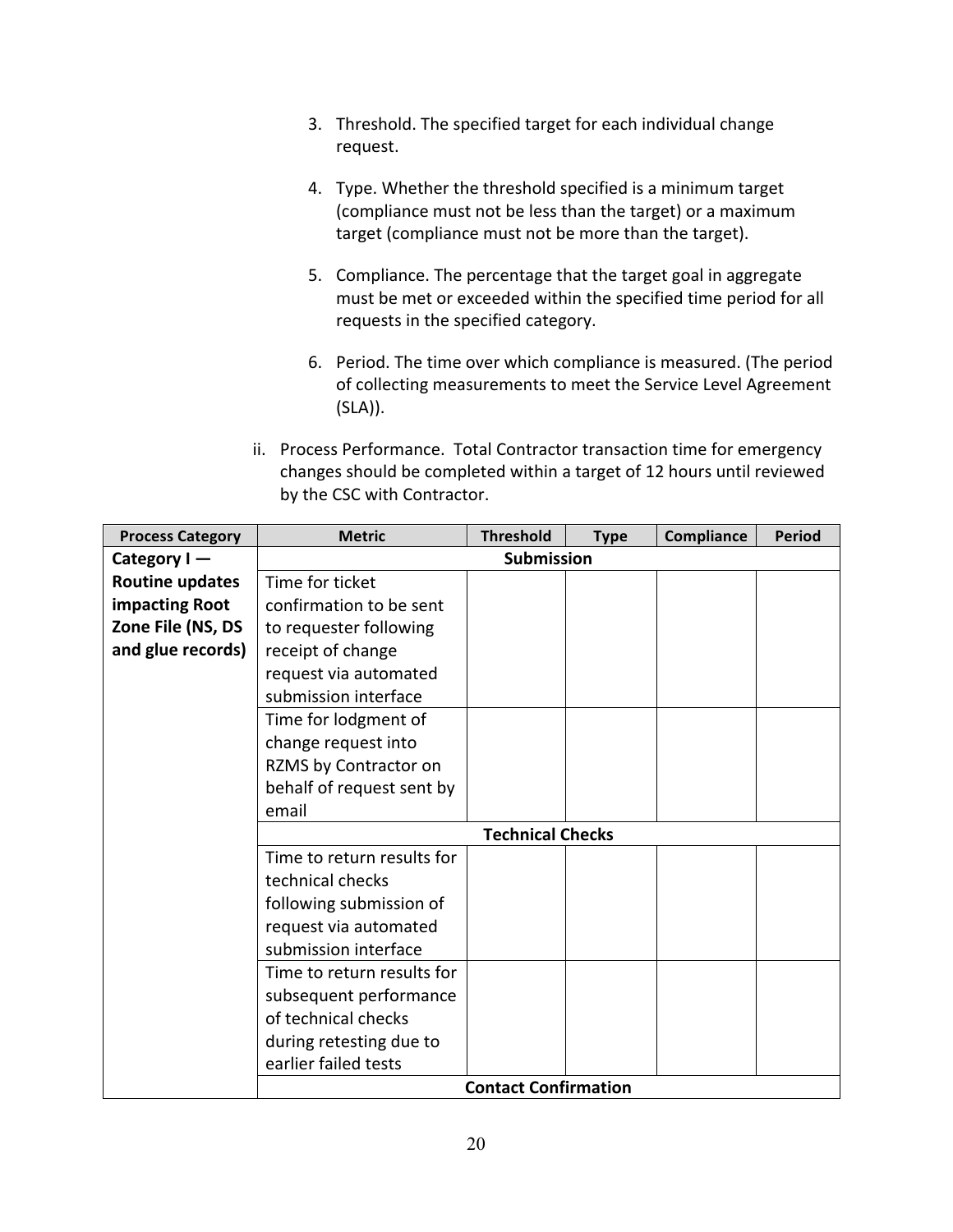| <b>Process Category</b>              | <b>Metric</b>                    | <b>Threshold</b>                        | <b>Type</b> | <b>Compliance</b> | <b>Period</b> |
|--------------------------------------|----------------------------------|-----------------------------------------|-------------|-------------------|---------------|
|                                      | Time for authorization           |                                         |             |                   |               |
|                                      | contacts to be asked to          |                                         |             |                   |               |
|                                      | approve change request           |                                         |             |                   |               |
|                                      | after completing                 |                                         |             |                   |               |
|                                      | previous process phase           |                                         |             |                   |               |
|                                      | Time for response to be          |                                         |             |                   |               |
|                                      | affirmed by Contractor           |                                         |             |                   |               |
|                                      |                                  | <b>Contractor Review and Processing</b> |             |                   |               |
|                                      | Time to complete all             |                                         |             |                   |               |
|                                      | other validations and            |                                         |             |                   |               |
|                                      | reviews by Contractor            |                                         |             |                   |               |
|                                      | and release request for          |                                         |             |                   |               |
|                                      | implementation                   |                                         |             |                   |               |
| <b>Supplemental Technical Checks</b> |                                  |                                         |             |                   |               |
|                                      | Time to return results for       |                                         |             |                   |               |
|                                      | performance of technical         |                                         |             |                   |               |
|                                      | checks during                    |                                         |             |                   |               |
|                                      | <b>Supplemental Technical</b>    |                                         |             |                   |               |
|                                      | Check phase                      |                                         |             |                   |               |
|                                      | <b>Implementation of Changes</b> |                                         |             |                   |               |
|                                      | Time for root zone               |                                         |             |                   |               |
|                                      | changes to be published          |                                         |             |                   |               |
|                                      | following completion of          |                                         |             |                   |               |
|                                      | validations and reviews          |                                         |             |                   |               |
|                                      | by Contractor                    |                                         |             |                   |               |
|                                      | Time to notify requester         |                                         |             |                   |               |
|                                      | of change completion             |                                         |             |                   |               |
|                                      | following publication of         |                                         |             |                   |               |
|                                      | requested changes                |                                         |             |                   |               |
| Category II -                        |                                  | <b>Submission</b>                       |             |                   |               |
| <b>Routine updates</b>               | Time for ticket                  |                                         |             |                   |               |
| not impacting                        | confirmation to be sent          |                                         |             |                   |               |
| <b>Root Zone File</b>                | to requester following           |                                         |             |                   |               |
| (Contact details                     | receipt of change                |                                         |             |                   |               |
| and metadata)                        | request via automated            |                                         |             |                   |               |
|                                      | submission interface             |                                         |             |                   |               |
|                                      | Time for lodgment of             |                                         |             |                   |               |
|                                      | change request into              |                                         |             |                   |               |
|                                      | RZMS by Contractor on            |                                         |             |                   |               |
|                                      | behalf of request sent by        |                                         |             |                   |               |
|                                      | email                            |                                         |             |                   |               |
|                                      |                                  | <b>Technical Checks</b>                 |             |                   |               |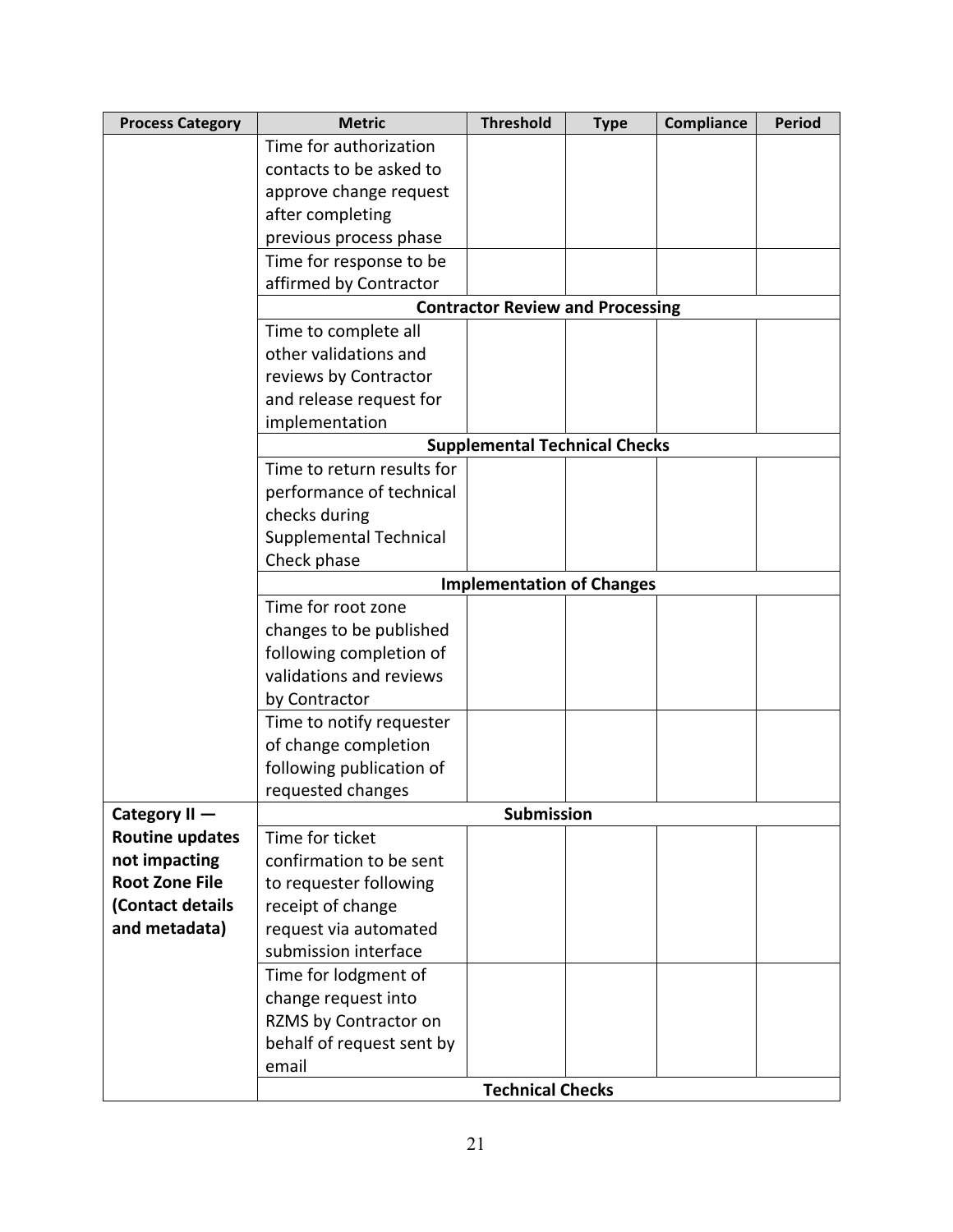| <b>Process Category</b> | <b>Metric</b>                           | <b>Threshold</b>                     | <b>Type</b> | Compliance | <b>Period</b> |
|-------------------------|-----------------------------------------|--------------------------------------|-------------|------------|---------------|
|                         | Time to return results for              |                                      |             |            |               |
|                         | technical checks                        |                                      |             |            |               |
|                         | following submission of                 |                                      |             |            |               |
|                         | request via automated                   |                                      |             |            |               |
|                         | submission interface                    |                                      |             |            |               |
|                         | Time to return results for              |                                      |             |            |               |
|                         | subsequent performance                  |                                      |             |            |               |
|                         | of technical checks                     |                                      |             |            |               |
|                         | during retesting due to                 |                                      |             |            |               |
|                         | earlier failed tests                    |                                      |             |            |               |
|                         |                                         | <b>Contact Confirmation</b>          |             |            |               |
|                         | Time for authorization                  |                                      |             |            |               |
|                         | contacts to be asked to                 |                                      |             |            |               |
|                         | approve change request                  |                                      |             |            |               |
|                         | after completing                        |                                      |             |            |               |
|                         | previous process phase                  |                                      |             |            |               |
|                         | Time for response to be                 |                                      |             |            |               |
|                         | affirmed by Contractor                  |                                      |             |            |               |
|                         | <b>Contractor Review and Processing</b> |                                      |             |            |               |
|                         | Time to complete all                    |                                      |             |            |               |
|                         | other validations and                   |                                      |             |            |               |
|                         | reviews by Contractor                   |                                      |             |            |               |
|                         | and release request for                 |                                      |             |            |               |
|                         | implementation                          |                                      |             |            |               |
|                         |                                         | <b>Supplemental Technical Checks</b> |             |            |               |
|                         | Time to return results for              |                                      |             |            |               |
|                         | performance of technical                |                                      |             |            |               |
|                         | checks during                           |                                      |             |            |               |
|                         | <b>Supplemental Technical</b>           |                                      |             |            |               |
|                         | Check phase                             |                                      |             |            |               |
|                         |                                         | <b>Implementation of Changes</b>     |             |            |               |
|                         | Time for root zone                      |                                      |             |            |               |
|                         | changes to be published                 |                                      |             |            |               |
|                         | following completion of                 |                                      |             |            |               |
|                         | validations and reviews                 |                                      |             |            |               |
|                         | by Contractor                           |                                      |             |            |               |
|                         | Time to notify requester                |                                      |             |            |               |
|                         | of change completion                    |                                      |             |            |               |
|                         | following publication of                |                                      |             |            |               |
|                         | requested changes                       |                                      |             |            |               |
| Category III -          |                                         | Submission                           |             |            |               |
| <b>Creating or</b>      | Time for ticket                         |                                      |             |            |               |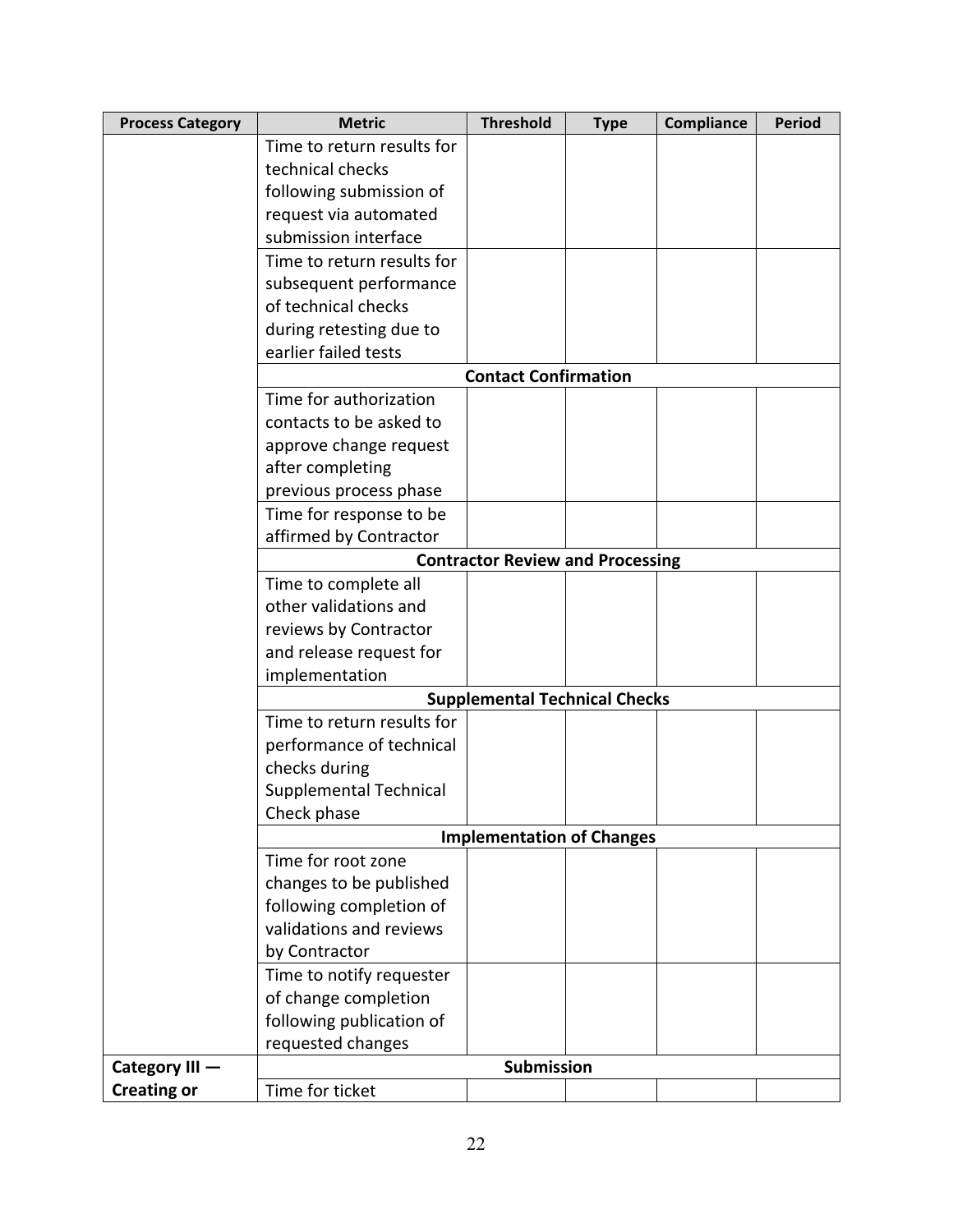| <b>Process Category</b> | <b>Metric</b>                 | <b>Threshold</b>                        | <b>Type</b> | Compliance | <b>Period</b> |
|-------------------------|-------------------------------|-----------------------------------------|-------------|------------|---------------|
| <b>Transferring a</b>   | confirmation to be sent       |                                         |             |            |               |
| gTLD                    | to requester following        |                                         |             |            |               |
|                         | receipt of change             |                                         |             |            |               |
|                         | request via automated         |                                         |             |            |               |
|                         | submission interface          |                                         |             |            |               |
|                         | Time for lodgment of          |                                         |             |            |               |
|                         | change request into           |                                         |             |            |               |
|                         | RZMS by Contractor on         |                                         |             |            |               |
|                         | behalf of request sent by     |                                         |             |            |               |
|                         | email                         |                                         |             |            |               |
|                         |                               | <b>Technical Checks</b>                 |             |            |               |
|                         | Time to return results for    |                                         |             |            |               |
|                         | technical checks              |                                         |             |            |               |
|                         | following submission of       |                                         |             |            |               |
|                         | request via automated         |                                         |             |            |               |
|                         | submission interface          |                                         |             |            |               |
|                         | Time to return results for    |                                         |             |            |               |
|                         | subsequent performance        |                                         |             |            |               |
|                         | of technical checks           |                                         |             |            |               |
|                         | during retesting due to       |                                         |             |            |               |
|                         | earlier failed tests          |                                         |             |            |               |
|                         | <b>Contact Confirmation</b>   |                                         |             |            |               |
|                         | Time for authorization        |                                         |             |            |               |
|                         | contacts to be asked to       |                                         |             |            |               |
|                         | approve change request        |                                         |             |            |               |
|                         | after completing              |                                         |             |            |               |
|                         | previous process phase        |                                         |             |            |               |
|                         | Time for response to be       |                                         |             |            |               |
|                         | affirmed by Contractor        |                                         |             |            |               |
|                         |                               | <b>Contractor Review and Processing</b> |             |            |               |
|                         | Time to complete all          |                                         |             |            |               |
|                         | other validations and         |                                         |             |            |               |
|                         | reviews by Contractor         |                                         |             |            |               |
|                         | and release request for       |                                         |             |            |               |
|                         | implementation                |                                         |             |            |               |
|                         |                               | <b>Supplemental Technical Checks</b>    |             |            |               |
|                         | Time to return results for    |                                         |             |            |               |
|                         | performance of technical      |                                         |             |            |               |
|                         | checks during                 |                                         |             |            |               |
|                         | <b>Supplemental Technical</b> |                                         |             |            |               |
|                         | Check phase                   |                                         |             |            |               |
|                         |                               | <b>Implementation of Changes</b>        |             |            |               |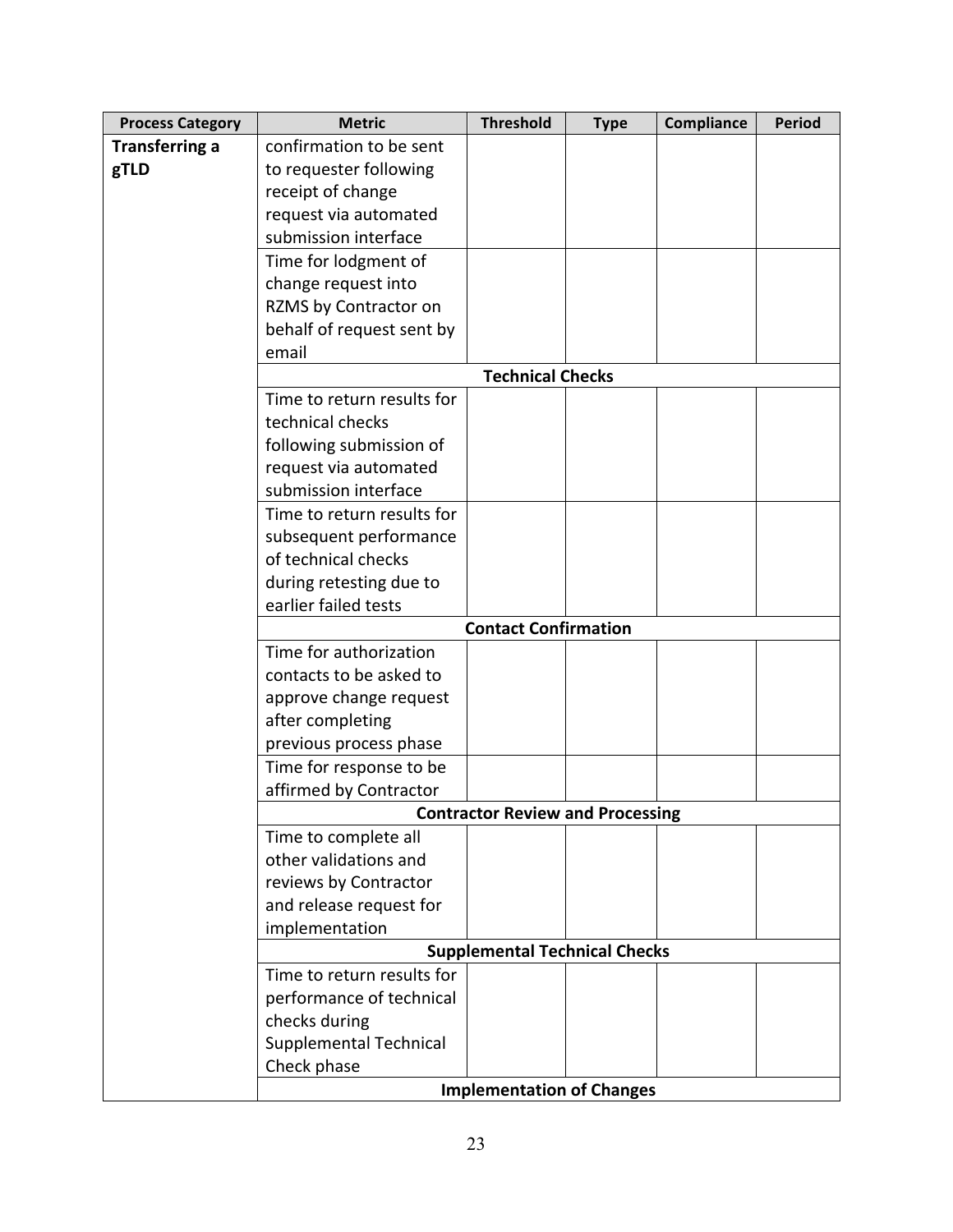| <b>Process Category</b> | <b>Metric</b>              | <b>Threshold</b>            | <b>Type</b> | Compliance | <b>Period</b> |
|-------------------------|----------------------------|-----------------------------|-------------|------------|---------------|
|                         | Time for root zone         |                             |             |            |               |
|                         | changes to be published    |                             |             |            |               |
|                         | following completion of    |                             |             |            |               |
|                         | validations and reviews    |                             |             |            |               |
|                         | by Contractor              |                             |             |            |               |
|                         | Time to notify requester   |                             |             |            |               |
|                         | of change completion       |                             |             |            |               |
|                         | following publication of   |                             |             |            |               |
|                         | requested changes          |                             |             |            |               |
| Category IV -           |                            | <b>Submission</b>           |             |            |               |
| <b>Creating or</b>      |                            |                             |             |            |               |
| <b>Transferring a</b>   |                            |                             |             |            |               |
| <b>ccTLD</b>            |                            |                             |             |            |               |
|                         | Time for ticket            |                             |             |            |               |
|                         | confirmation to be sent    |                             |             |            |               |
|                         | to requester following     |                             |             |            |               |
|                         | receipt of change          |                             |             |            |               |
|                         |                            |                             |             |            |               |
|                         | request via automated      |                             |             |            |               |
|                         | submission interface       |                             |             |            |               |
|                         | Time for lodgment of       |                             |             |            |               |
|                         | change request into        |                             |             |            |               |
|                         | RZMS by Contractor on      |                             |             |            |               |
|                         | behalf of request sent by  |                             |             |            |               |
|                         | email                      |                             |             |            |               |
|                         |                            | <b>Technical Checks</b>     |             |            |               |
|                         | Time to return results for |                             |             |            |               |
|                         | technical checks           |                             |             |            |               |
|                         | following submission of    |                             |             |            |               |
|                         | request via automated      |                             |             |            |               |
|                         | submission interface       |                             |             |            |               |
|                         | Time to return results for |                             |             |            |               |
|                         | subsequent performance     |                             |             |            |               |
|                         | of technical checks        |                             |             |            |               |
|                         | during retesting due to    |                             |             |            |               |
|                         | earlier failed tests       |                             |             |            |               |
|                         |                            | <b>Contact Confirmation</b> |             |            |               |
|                         | Time for authorization     |                             |             |            |               |
|                         | contacts to be asked to    |                             |             |            |               |
|                         | approve change request     |                             |             |            |               |
|                         | after completing           |                             |             |            |               |
|                         | previous process phase     |                             |             |            |               |
|                         | Time for response to be    |                             |             |            |               |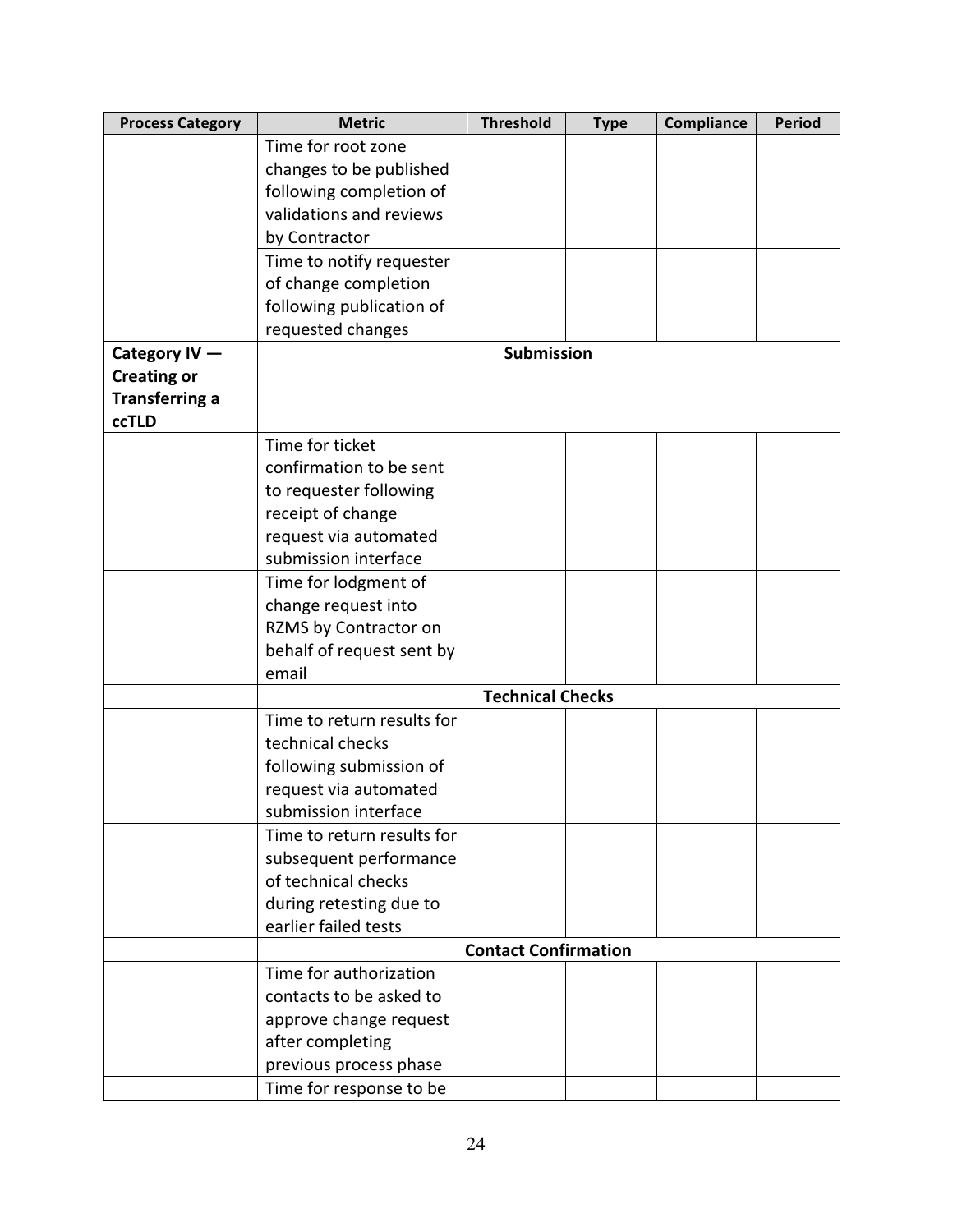| <b>Process Category</b> | <b>Metric</b>                    | <b>Threshold</b>                        | <b>Type</b> | <b>Compliance</b> | <b>Period</b> |  |
|-------------------------|----------------------------------|-----------------------------------------|-------------|-------------------|---------------|--|
|                         | affirmed by Contractor           |                                         |             |                   |               |  |
|                         |                                  | <b>Contractor Review and Processing</b> |             |                   |               |  |
|                         | Time to complete all             |                                         |             |                   |               |  |
|                         | other validations and            |                                         |             |                   |               |  |
|                         | reviews by Contractor            |                                         |             |                   |               |  |
|                         | and release request for          |                                         |             |                   |               |  |
|                         | implementation                   |                                         |             |                   |               |  |
|                         | Time for third-party             |                                         |             |                   |               |  |
|                         | review of request (e.g.          |                                         |             |                   |               |  |
|                         | by ICANN Board of                |                                         |             |                   |               |  |
|                         | Directors, PTI Board or          |                                         |             |                   |               |  |
|                         | other relevant                   |                                         |             |                   |               |  |
|                         | verification parties)            |                                         |             |                   |               |  |
|                         |                                  | <b>Supplemental Technical Checks</b>    |             |                   |               |  |
|                         | Time to return results for       |                                         |             |                   |               |  |
|                         | performance of technical         |                                         |             |                   |               |  |
|                         | checks during                    |                                         |             |                   |               |  |
|                         | <b>Supplemental Technical</b>    |                                         |             |                   |               |  |
|                         | Check phase                      |                                         |             |                   |               |  |
|                         | <b>Implementation of Changes</b> |                                         |             |                   |               |  |
|                         | Time for root zone               |                                         |             |                   |               |  |
|                         | changes to be published          |                                         |             |                   |               |  |
|                         | following completion of          |                                         |             |                   |               |  |
|                         | validations and reviews          |                                         |             |                   |               |  |
|                         | by Contractor                    |                                         |             |                   |               |  |
|                         | Time to notify requester         |                                         |             |                   |               |  |
|                         | of change completion             |                                         |             |                   |               |  |
|                         | following publication of         |                                         |             |                   |               |  |
|                         | requested changes                |                                         |             |                   |               |  |
| Category V -            |                                  | <b>Submission</b>                       |             |                   |               |  |
| <b>Other change</b>     | Time for ticket                  |                                         |             |                   |               |  |
| requests (i.e.          | confirmation to be sent          |                                         |             |                   |               |  |
| non-routine             | to requester following           |                                         |             |                   |               |  |
| change requests)        | receipt of change                |                                         |             |                   |               |  |
|                         | request via automated            |                                         |             |                   |               |  |
|                         | submission interface             |                                         |             |                   |               |  |
|                         | Time for lodgment of             |                                         |             |                   |               |  |
|                         | change request into              |                                         |             |                   |               |  |
|                         | RZMS by Contractor on            |                                         |             |                   |               |  |
|                         | behalf of request sent by        |                                         |             |                   |               |  |
|                         | email                            |                                         |             |                   |               |  |
|                         |                                  | <b>Technical Checks</b>                 |             |                   |               |  |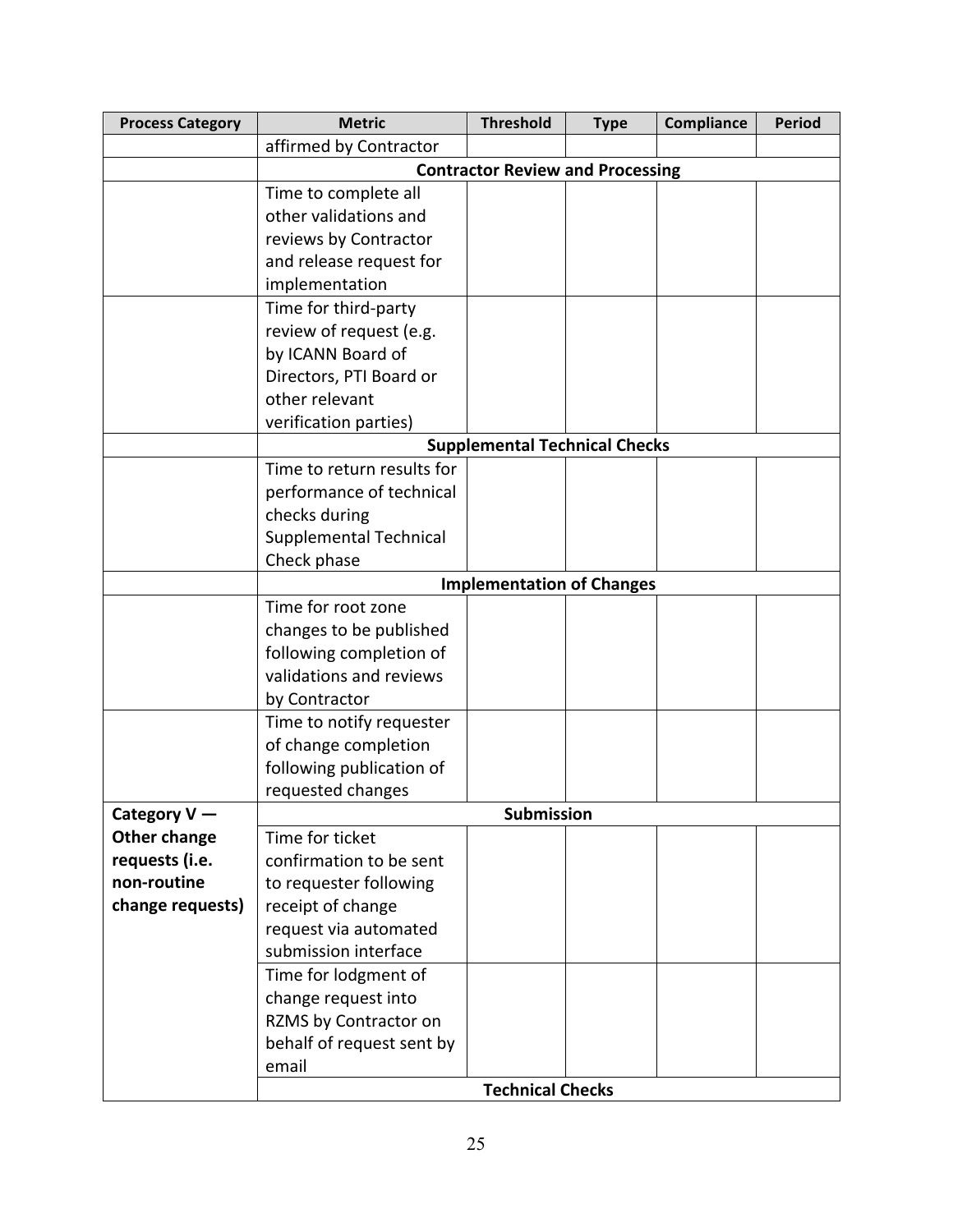| <b>Process Category</b> | <b>Metric</b>                           | <b>Threshold</b>                     | <b>Type</b> | <b>Compliance</b> | <b>Period</b> |
|-------------------------|-----------------------------------------|--------------------------------------|-------------|-------------------|---------------|
|                         | Time to return results for              |                                      |             |                   |               |
|                         | technical checks                        |                                      |             |                   |               |
|                         | following submission of                 |                                      |             |                   |               |
|                         | request via automated                   |                                      |             |                   |               |
|                         | submission interface                    |                                      |             |                   |               |
|                         | Time to return results for              |                                      |             |                   |               |
|                         | subsequent performance                  |                                      |             |                   |               |
|                         | of technical checks                     |                                      |             |                   |               |
|                         | during retesting due to                 |                                      |             |                   |               |
|                         | earlier failed tests                    |                                      |             |                   |               |
|                         |                                         | <b>Contact Confirmation</b>          |             |                   |               |
|                         | Time for authorization                  |                                      |             |                   |               |
|                         | contacts to be asked to                 |                                      |             |                   |               |
|                         | approve change request                  |                                      |             |                   |               |
|                         | after completing                        |                                      |             |                   |               |
|                         | previous process phase                  |                                      |             |                   |               |
|                         | Time for response to be                 |                                      |             |                   |               |
|                         | affirmed by Contractor                  |                                      |             |                   |               |
|                         | <b>Contractor Review and Processing</b> |                                      |             |                   |               |
|                         | Time to complete all                    |                                      |             |                   |               |
|                         | other validations and                   |                                      |             |                   |               |
|                         | reviews by Contractor                   |                                      |             |                   |               |
|                         | and release request for                 |                                      |             |                   |               |
|                         | implementation                          |                                      |             |                   |               |
|                         |                                         | <b>Supplemental Technical Checks</b> |             |                   |               |
|                         | Time to return results for              |                                      |             |                   |               |
|                         | performance of technical                |                                      |             |                   |               |
|                         | checks during                           |                                      |             |                   |               |
|                         | <b>Supplemental Technical</b>           |                                      |             |                   |               |
|                         | Check phase                             |                                      |             |                   |               |
|                         |                                         | <b>Implementation of Changes</b>     |             |                   |               |
|                         | Time for root zone                      |                                      |             |                   |               |
|                         | changes to be published                 |                                      |             |                   |               |
|                         | following completion of                 |                                      |             |                   |               |
|                         | validations and reviews                 |                                      |             |                   |               |
|                         | by Contractor                           |                                      |             |                   |               |
|                         | Time to notify requester                |                                      |             |                   |               |
|                         | of change completion                    |                                      |             |                   |               |
|                         | following publication of                |                                      |             |                   |               |
|                         | requested changes                       |                                      |             |                   |               |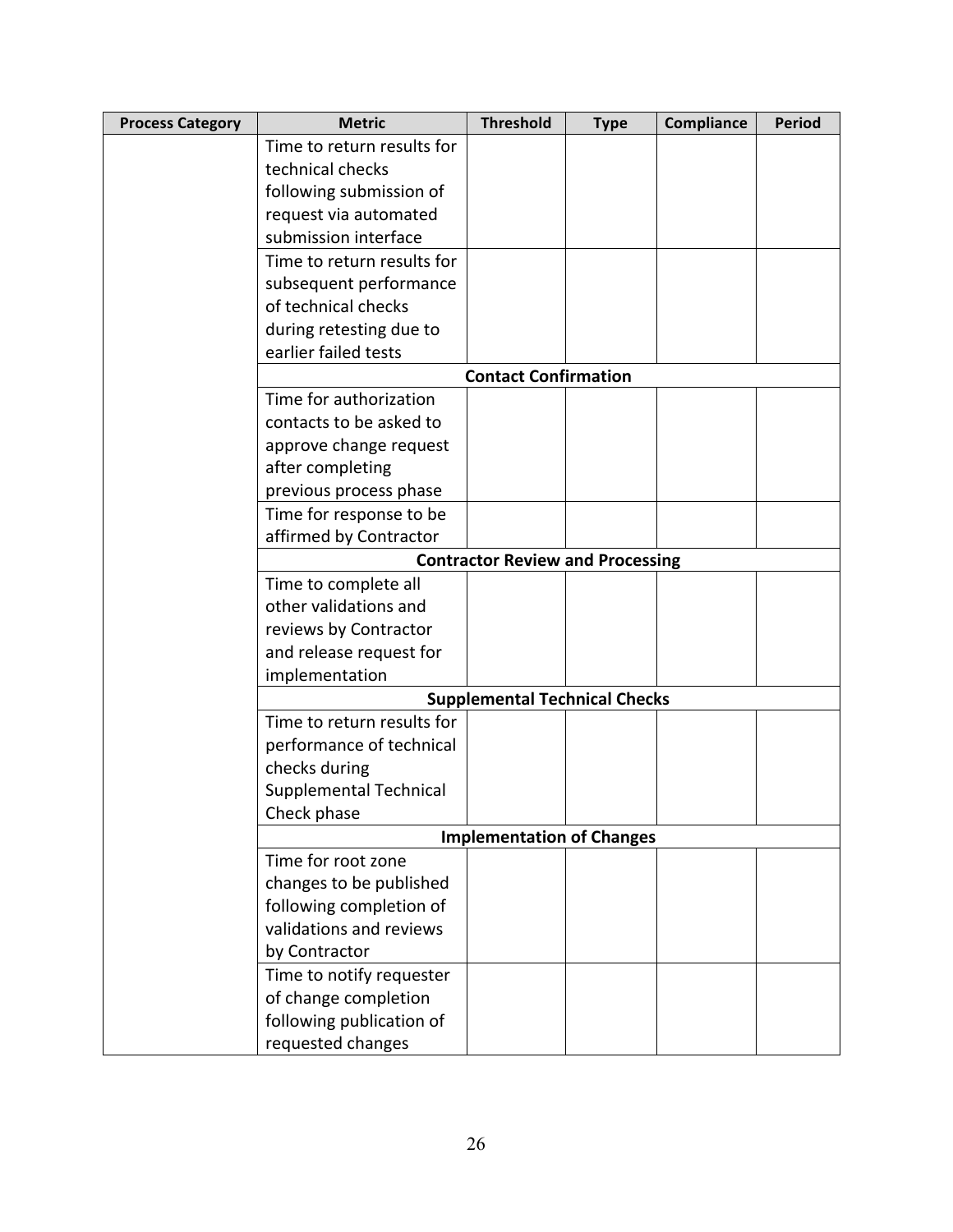# d. Accuracy

| <b>Metric</b>                     | <b>Measurement</b> | <b>Threshold</b> | <b>Type</b> | Compliance | <b>Period</b> |
|-----------------------------------|--------------------|------------------|-------------|------------|---------------|
| Root zone file data published in  | Accuracy           | 100%             | Min         | $<$ 100%   |               |
| the root zone matches that        |                    |                  |             |            |               |
| provided in the change request    |                    |                  |             |            |               |
| Root zone database is correctly   | Accuracy           | 100%             | Min         | $<$ 100%   |               |
| updated in accordance with        |                    |                  |             |            |               |
| change requests (does not include |                    |                  |             |            |               |
| impact of normalization and other |                    |                  |             |            |               |
| processing standardization -      |                    |                  |             |            |               |
| which in any event shall never    |                    |                  |             |            |               |
| detrimentally impact the update)  |                    |                  |             |            |               |

# e. Online Services Availability and Enquiry Processing

| <b>Metric</b>                                   | <b>Threshold</b> | <b>Type</b> | Compliance | <b>Period</b> |
|-------------------------------------------------|------------------|-------------|------------|---------------|
| RZMS availability $-$ availability of an        |                  |             |            |               |
| online interactive web service for              |                  |             |            |               |
| credentialed customers to submit change         |                  |             |            |               |
| requests to their root zone database            |                  |             |            |               |
| entries.                                        |                  |             |            |               |
| Website availability $-$ availability of root   |                  |             |            |               |
| zone management related documentation           |                  |             |            |               |
| (i.e. on http://www.iana.org)                   |                  |             |            |               |
| Directory service availability - availability   |                  |             |            |               |
| of the authoritative database of TLDs           |                  |             |            |               |
| <b>Credential recovery</b> $-$ time to dispatch | 5 min            | Max         | 95%        | Month         |
| confirmation email of forgotten username        |                  |             |            |               |
| or password                                     |                  |             |            |               |
| Credential change - time to implement           | 5 min            | Max         | 95%        | Month         |
| new password within the system                  |                  |             |            |               |
| Dashboard update frequency - average            | 30 min           | Max         | 100%       | Month         |
| time to update the dashboard to ensure          |                  |             |            |               |
| up-to-date reporting                            |                  |             |            |               |
| Dashboard accuracy - the data presented         | 100%             | Min         | < 100%     | Month         |
| on the dashboard is accurate                    |                  |             |            |               |
| Dashboard availability - availability of the    | 99%              | Min         | <99%       | Month         |
| dashboard online                                |                  |             |            |               |
| SLE report production $-$ time to produce       | Monthly          |             |            |               |
| reports following the conclusion of the         |                  |             |            |               |
| reporting period                                |                  |             |            |               |
| SLE report availability $-$ availability of the | <10 days after   | Max         | $>10$ days | Month         |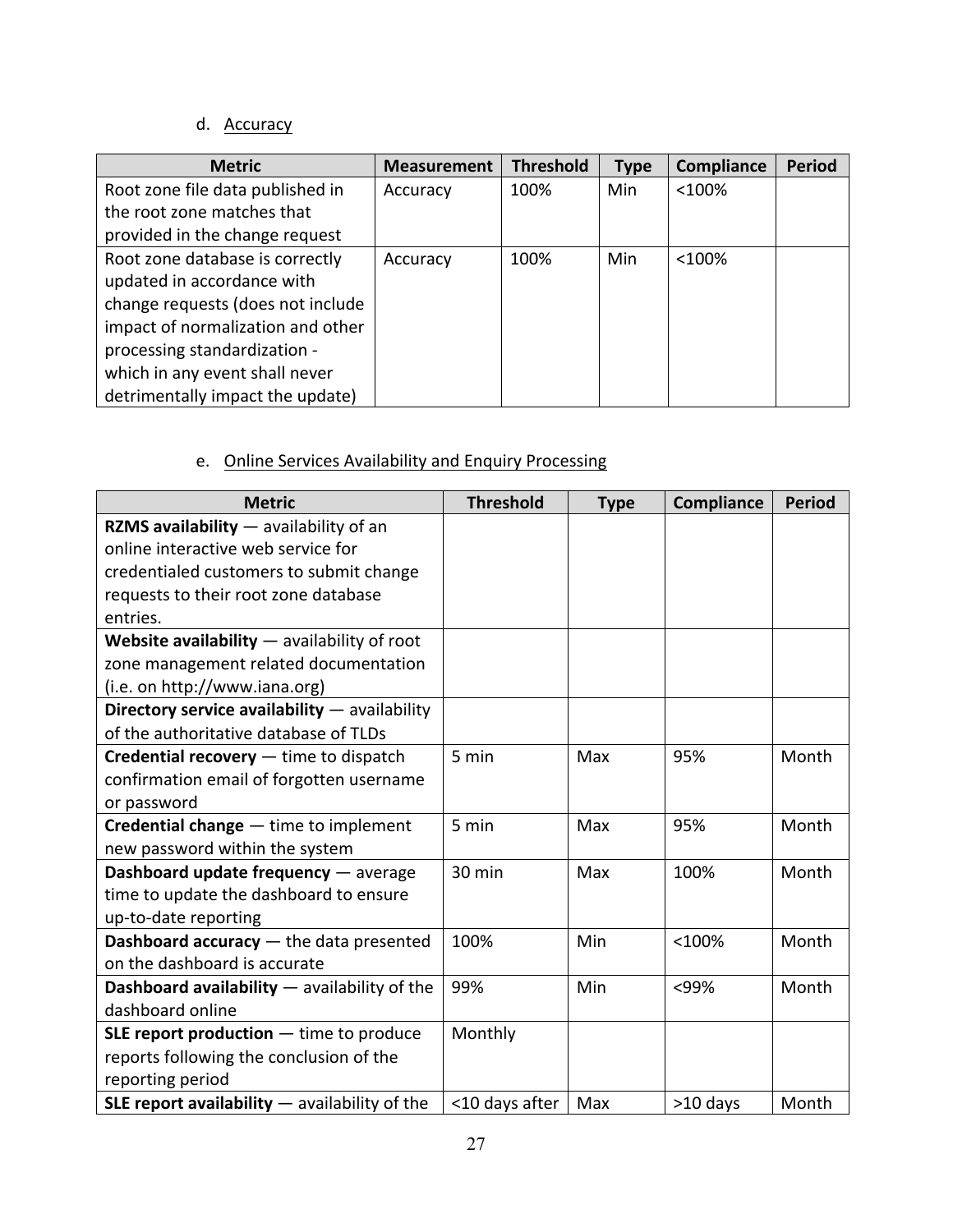| SLE reports and associated data online       | month end |  |  |
|----------------------------------------------|-----------|--|--|
| SLE report publication $-$ schedule of       | Monthly   |  |  |
| reporting periods                            |           |  |  |
| Time to send acknowledge of enquiry $-$      |           |  |  |
| time taken to send initial                   |           |  |  |
| acknowledgement of receipt of a general      |           |  |  |
| enquiry pertaining to root zone              |           |  |  |
| management (but not pertaining to            |           |  |  |
| interactions in a change request context)    |           |  |  |
| Time to send initial response to enquiry $-$ |           |  |  |
| time taken for staff to respond to enquiry,  |           |  |  |
| either in part or in whole                   |           |  |  |

f. These elements reflect activity areas that should be instrumented by Contractor, and reported pursuant to Article 6 and Section 3 of the SOW.

#### 3. Performance Metric Requirements

- a. Program Reviews and Site Visits
	- i. Reviews may be conducted by the CSC in accordance with ICANN's Bylaws.
	- ii. Site visits may be conducted by an IFRT in accordance with ICANN's Bylaws.
- b. Monthly Performance Progress Report. Contractor shall prepare and submit reports as mutually agreed between Contractor and the CSC.
- c. Root Zone Management Dashboard. Contractor shall work collaboratively with ICANN and TLD registry operators to produce the dashboard to report Service Level Expectations for Root Zone Management, which will be used for real-time reporting of Contractor's performance.
- d. Performance Standards Reports. Contractor shall develop and publish performance standard metric reports for the IANA Naming Function in consultation with the CSC. The performance standards metric reports will be published via a website every month (no later than 15 calendar days following the end of each month).
- e. Customer Service Survey. In accordance with ICANN's Bylaws, Contractor shall collaborate with the CSC and ICANN to maintain and enhance the annual customer service survey consistent with the performance standards for Root Zone Management. No later than 60 calendar days after completing a customer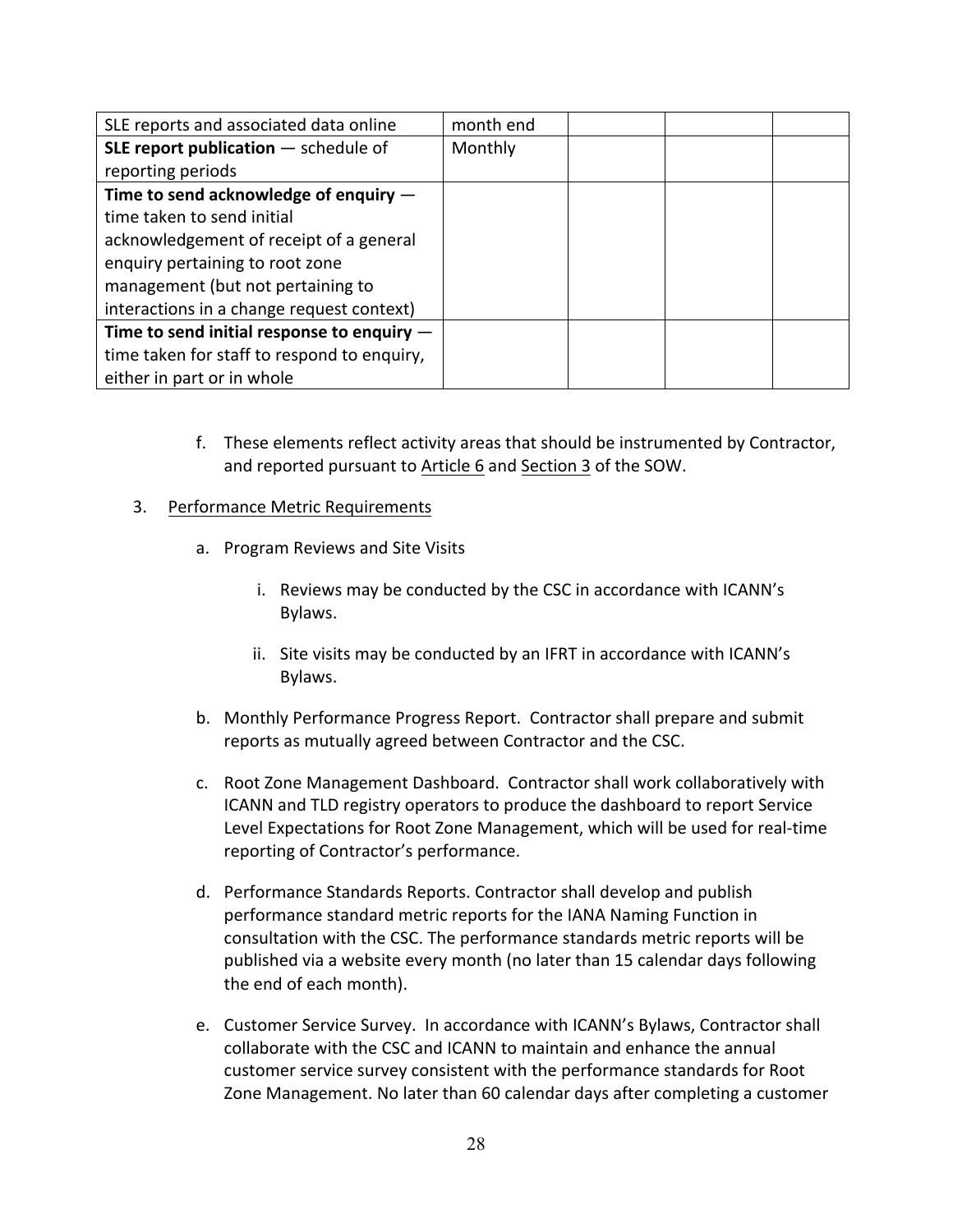service survey, Contractor shall prepare a report (the "CSS Report"), submit the CSS Report to ICANN and publicly post the CSS Report to the IANA Website.

- f. Final Report. Contractor shall prepare and submit a final report on the performance of Root Zone Management that documents standard operating procedures, including a description of the techniques, methods, software, and tools employed in the performance of Root Zone Management. Contractor shall submit the report to the CSC and ICANN no later than 30 days after the expiration or termination of this Agreement.
- g. Inspection and acceptance. ICANN, as applicable, will perform final inspection and acceptance of all deliverables and reports articulated in this Section 3.

#### 4. Baseline Requirements For DNSSEC In The Authoritative Root Zone

- a. DNSSEC at the authoritative Root Zone requires cooperation and collaboration between the Contractor and the Root Zone Maintainer. The baseline requirements encompass the responsibilities and requirements for Contractor and these responsibilities and requirements must be implemented in cooperation with similar responsibilities and requirements defined within ICANN's relationship with the Root Zone Maintainer.
- b. General Requirements
	- i. The Root Zone system needs an overall security lifecycle, such as that described in ISO 27001, NIST SP 800-53, etc., and any security policy for DNSSEC implementation must be validated against existing standards for security controls.
	- ii. The remainder of this section highlights security requirements that must be considered in developing any solution. ISO 27002:2005 (formerly ISO 17799:2005) and NIST SP 800-53 are recognized sources for specific controls. Note that reference to SP 800-53 is used as a convenient means of specifying a set of technical security requirements. The systems referenced in this document are assumed to meet all the SP 800-53 technical security controls or equivalent required by a HIGH IMPACT system.
	- iii. Whenever possible, references to NIST publications are given as a source for further information. These Special Publications ("SP") are not intended as auditing checklists, but as non-binding guidelines and recommendations to establish a viable IT security policy. Comparable security standards can be substituted where available and appropriate. All of the NIST document references can be found on the NIST Computer Security Research Center webpage (http://www.csrc.nist.gov/).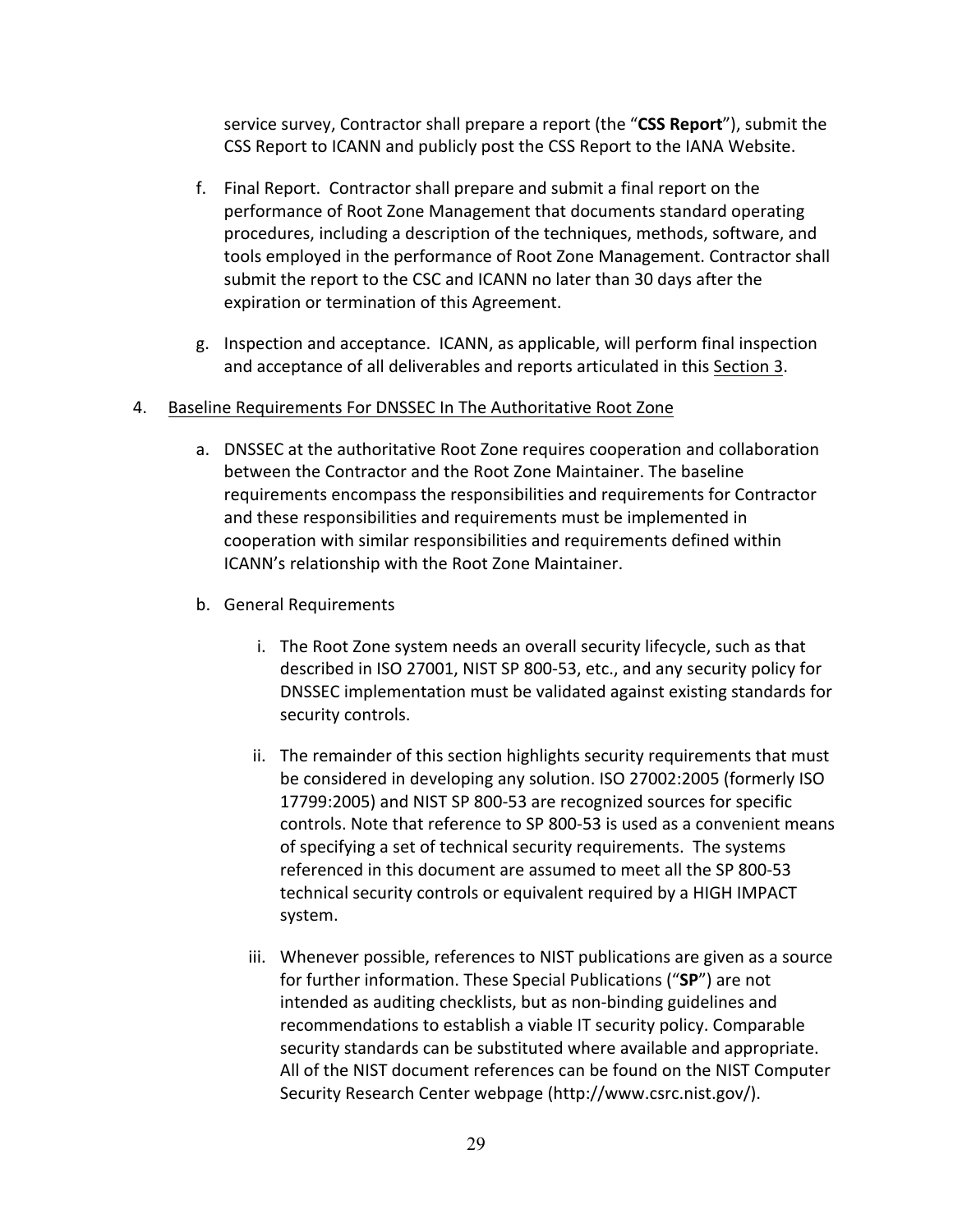- c. Security Authorization and Management Policy
	- i. Contractor shall have its own security policy in place; each security policy must be periodically reviewed and updated, as appropriate.
		- 1. Supplemental guidance on generating a Security Authorization Policy may be found in NIST SP 800-37.
	- ii. The policy shall have a contingency plan component to account for disaster recovery (both man-made and natural disasters).
		- 1. Supplemental guidance on contingency planning may be found in SP 800-34
	- iii. The policy shall address Incident Response detection, handling and reporting (see 4 below).
		- 1. Supplemental guidance on incident response handling may be found in NIST SP 800-61.
- d. IT Access Control
	- i. There shall be an IT access control policy in place and enforced for the key management functions
		- 1. This includes both access to hardware/software components and storage media as well as ability to perform process operations.
		- 2. Supplemental guidance on access control policies may be found in NIST SP 800-12.
	- ii. Users without authentication shall not perform any action in key management.
	- iii. In the absence of a compelling operational requirement, remote access to any cryptographic component in the system (such as hardware security modules) is not permitted.
- e. Security Training
	- i. All personnel participating in the Root Zone Signing process shall have adequate IT security training.
	- ii. Supplemental guidance on establishing a security awareness training program may be found in NIST SP 800-50.
- f. Audit and Accountability Procedures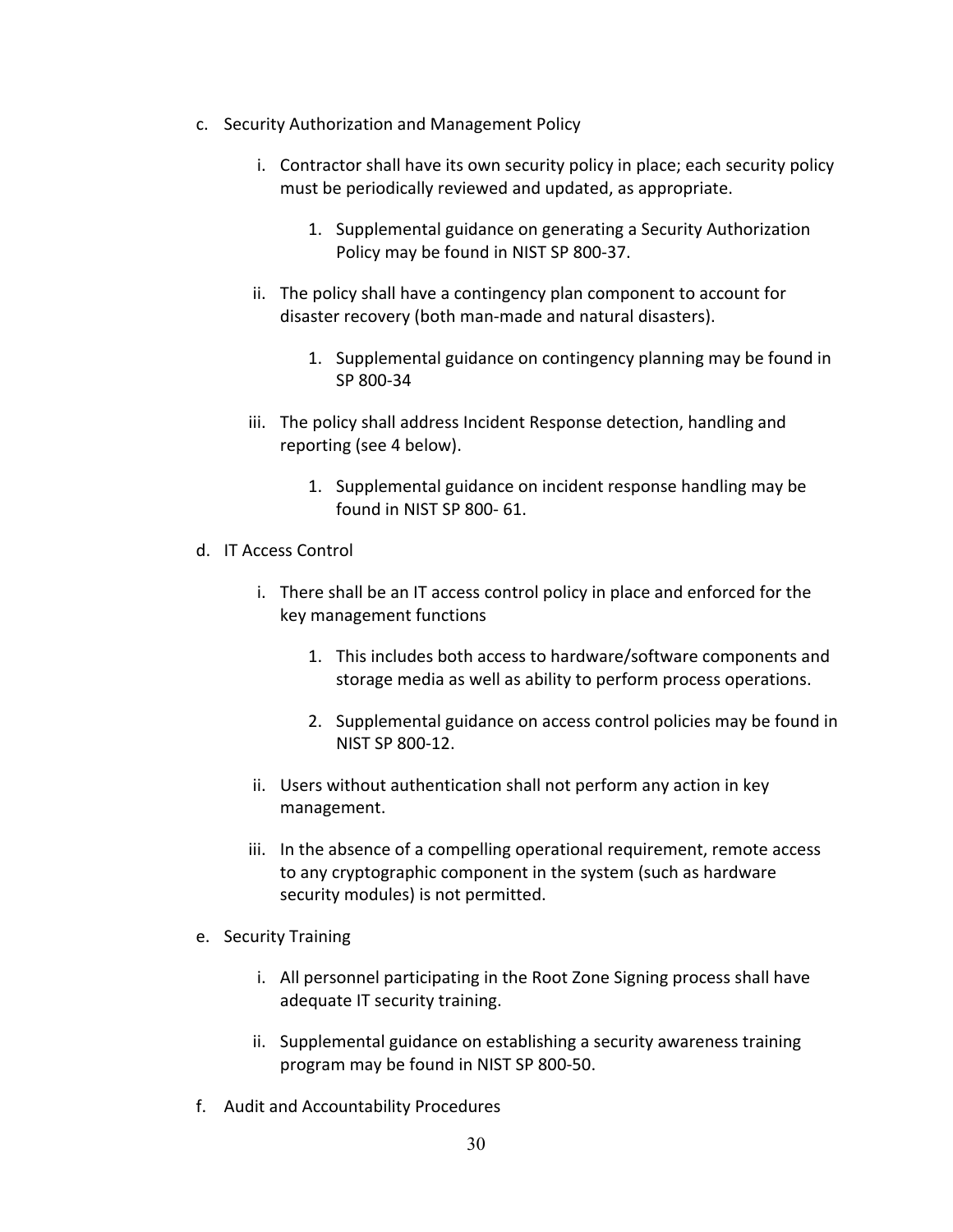- i. Contractor shall periodically review/update: (1) its formal, documented, audit and accountability policy that addresses purpose, scope, roles, responsibilities, management commitment, coordination among organizational entities, and compliance; and (2) the formal, documented procedures to facilitate the implementation of the audit and accountability policy and associated audit and accountability controls.
	- 1. Supplemental guidance on auditing and accountability policies may be found in NIST SP 800-12.
	- 2. Specific auditing events include the following:
		- a. Generation of keys.
		- b. Generation of signatures
		- c. Exporting of public key material
		- d. Receipt and validation of public key material (i.e., from the ZSK holder or from TLDs
		- e. System configuration changes
		- f. Maintenance and/or system updates
		- g. Incident response handling
		- h. Other events as appropriate
- ii. Incident handling for physical and exceptional cyber-attacks shall include reporting to ICANN in a timeframe and format as mutually agreed by ICANN and Contractor.
- iii. The auditing system shall be capable of producing reports on an ad-hoc basis for ICANN or the CSC.
- iv. A version of the reports provided to ICANN or the CSC must be made publically available.
- g. Physical Protection Requirements
	- i. There shall be physical access controls in place to only allow access to hardware components and media to authorized personnel.
		- 1. Supplemental guidance on token based access may be found in NIST SP 800-73.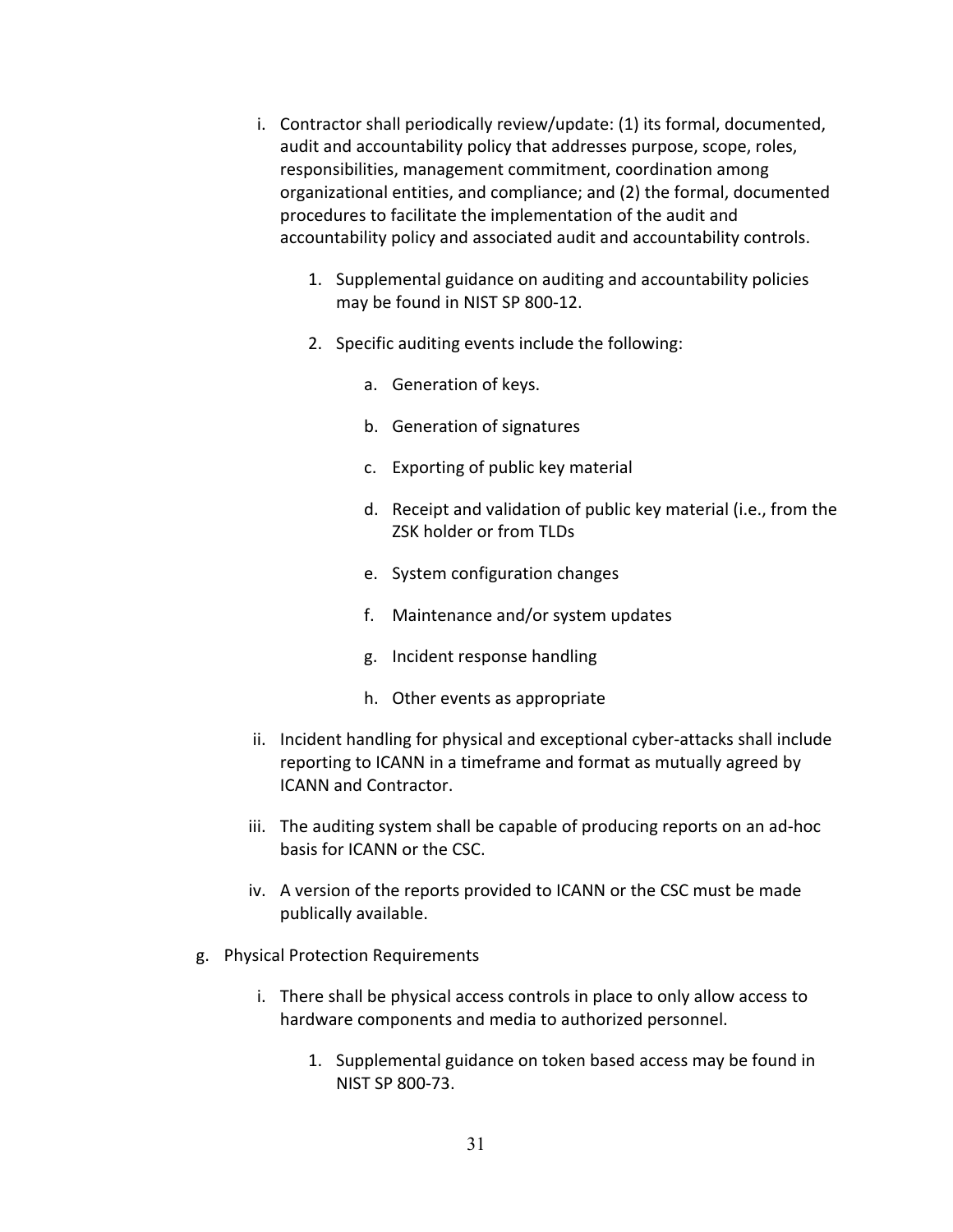- 2. Supplemental guidance on token based access biometric controls may be found in NIST SP 800-76.
- ii. Physical access shall be monitored, logged, and registered for all users and visitors.
- iii. All hardware components used to store keying material or generate signatures shall have short-term backup emergency power connections in case of site power outage. (See NIST SP 800-53r3).
- iv. Appropriate protection measures shall be in place to prevent physical damage to facilities as appropriate.
- h. All Components
	- i. All hardware and software components must have an established maintenance and update procedure in place.
		- 1. Supplemental guidance on establishing an upgrading policy for an organization may be found in NIST SP 800-40
	- ii. All hardware and software components provide a means to detect and protect against unauthorized modifications/updates/patching.
- i. Interface Basic Functionality
	- i. Contractor's interface shall have the ability to accept and process TLD DS records, including:
		- 1. Accept TLD DS RRs
			- a. Being able to retrieve TLD DNSKEY record from the TLD, and perform parameter checking for the TLD keys, including verifying that the DS RR has been correctly generated using the specified hash algorithm.
		- 2. Having procedures for:
			- a. Scheduled roll over for TLD key material;
			- b. Supporting emergency key roll over for TLD key material; and
			- c. Moving TLD from signed to unsigned in the root zone.
	- ii. Ability to submit TLD DS record updates to the Root Zone Maintainer for inclusion into the root zone.